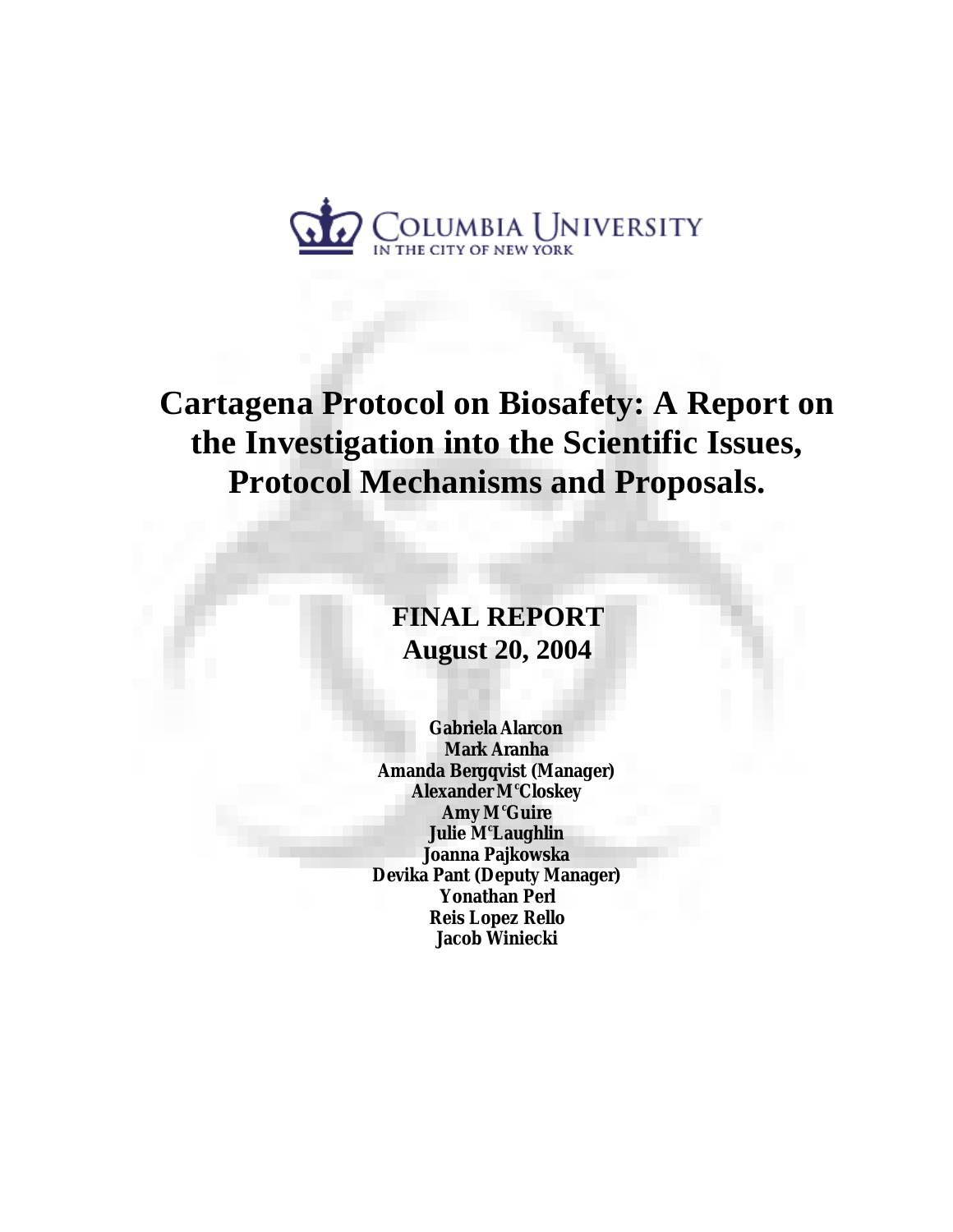

# **TABLE OF CONTENTS**

| SCIENTIFIC ISSUES ASSOCIATED WITH THE PROTOCOL3              |  |
|--------------------------------------------------------------|--|
|                                                              |  |
|                                                              |  |
|                                                              |  |
| PROTOCOL FRAMEWORK AND IMPLEMENTATION MECHANISMS 6           |  |
|                                                              |  |
|                                                              |  |
|                                                              |  |
|                                                              |  |
|                                                              |  |
|                                                              |  |
|                                                              |  |
|                                                              |  |
| <b>IMPLICATIONS OF THE PROTOCOL FOR THE UNITED STATES 11</b> |  |
|                                                              |  |
|                                                              |  |
|                                                              |  |
| APPENDIX 2: MECHANISMS OF TRANSBOUNDARY LMO REGULATION18     |  |
|                                                              |  |
|                                                              |  |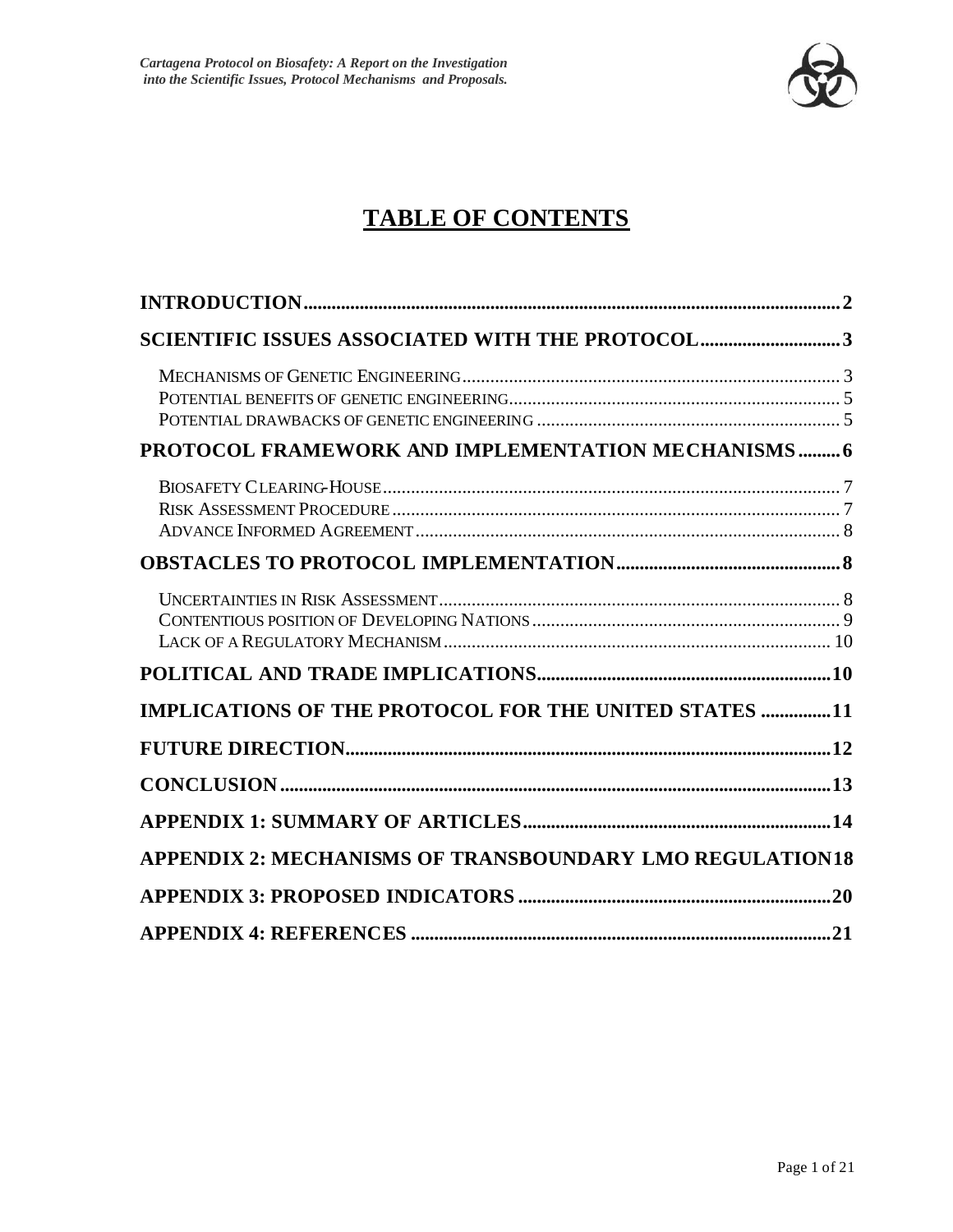

### **Introduction**

 $\overline{a}$ 

At the 1992 Earth Summit in Rio de Janeiro, world leaders agreed on a comprehensive strategy for "sustainable development" - meeting the world's present needs without compromising the ability of future generations to meet theirs. The Convention on Biological Diversity (CBD) emerged as a means to address some of the concerns outlined by the Earth Summit. The Convention, signed on January 29 2000, establishes three main goals: the conservation of biological diversity, the sustainable use of its components, and fair and equitable sharing of the benefits from the use of genetic resources. In response to growing concern about the potential risks of organisms modified through biotechnology, the CBD created the Cartagena Protocol on Biosafety to ensure the protection of biodiversity and human health. The burgeoning field of biotechnology attempts to engineer organisms that have enhanced qualities, like nutrition, to better meet the demands of a growing population. Although biotechnology holds the promise of improving the quality of human, neither the benefits not the risks of this nascent science have been proven.

The current field of biotechnology has evolved over a relatively short time. The publishing of the structure of DNA in 1953 laid the foundation for the manipulation of genes to produce desirable traits. The 1970s witnessed the first cloning, and the founding of Genetech, the first genetic engineering company. By 1984, the genetically engineered plants were being tested, followed by the marketing of consumer food products in the 1990s. The first successfully commercialized genetically modified organisms were brought to market only eleven years after their development, compared to the decades it can take pharmaceutical products to receive approval. At present, six countries dominate the commercialization of biotechnology: the United States, Brazil, South Africa, Argentina, Canada, and China; these countries account for ninety-nine percent of genetically engineered crop acreage worldwide.

The rise and proliferation of genetically engineered crops has led to fierce opposition from environmental advocacy groups for several important reasons. First, the novelty of genetically engineered food poses many unanswered questions and potential risks. Second, food and agriculture, by nature, engender strong emotions in cultures throughout the world. Third, the lack of extensive and reliable scientific tests to prove the safety of genetically modified crops on biodiversity and human health results in societal distrust and controversy.

The Cartagena Protocol on Biosafety, hereafter to be referred to as the Protocol, addresses these crucial issues of genetically modified organisms and attempts to protect biodiversity and human health. The Protocol outlines provisions that govern the transboundary movement of Living Modified Organisms (LMO) (from one country to another). A LMO is defined as "any living organism that possesses a novel combination of genetic material obtained through the use of modern biotechnology,"1 including, but not limited to, genetically engineered (modified) organisms.

<sup>&</sup>lt;sup>1</sup> "Living organism": any biological entity capable of transferring or replicating genetic material; including sterile organisms, viruses and viroids (Article 3).

<sup>&</sup>quot;*Modern biotechnology"*: the application of 'In vitro' nucleic acid techniques, including recombinant deoxyribonucleic acid (DNA) that are not techniques used in traditional breeding and selection. (Article 3)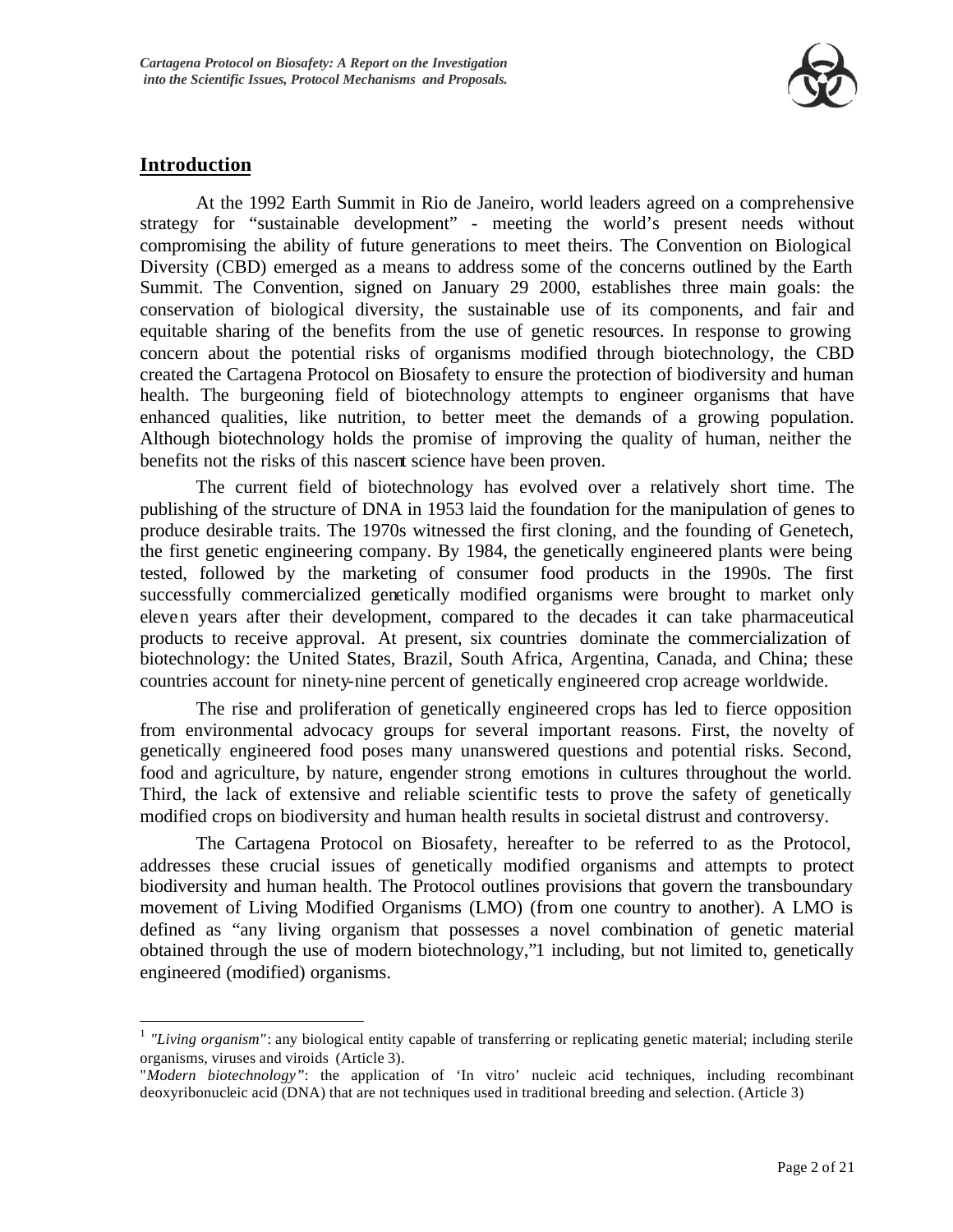

The Protocol is a unique international agreement with mechanisms for regulating transboundary movements of LMOs, facilitating information sharing between signatories (also described as member parties), and promoting scientific advancement in the understanding of LMOs behavior in the natural environment. The Protocol was ratified by the 50th country in July 2003 and came into force in September 2003. Currently, the Protocol has been ratified by 101 countries; prominent agricultural powers that are not party to this Protocol include the United States, Canada, and Argentina. The implications for these countries, and specifically the U.S.A., are complicated, and will be discussed further.

#### **Scientific Issues Associated with the Protocol**

Generally, "biotechnology" refers to the use of technology to generate products or processes from biological systems, living organisms, and their derivatives. "Modern biotechnology," as used in the Protocol, is a deliberately broad term, chosen to maintain the Protocol's flexibility in the face of rapidly changing scientific knowledge and laboratory techniques. For present purposes, "modern biotechnology" may be taken as synonymous with techniques of genetic modification, although the successful commercialization of techniques like cloning may alter this operational definition; for the moment, however, discussion of LMOs may be safely restricted to the consideration of genetically modified organisms, or GMOs. Genetically modified products are those that have been altered through the artificial insertion of genes, making them distinct from organisms created through traditional techniques like crossbreeding and grafting. Significant natural barriers, such as those that limit crossbreeding between unrelated species, and often render viable progeny incapable of further propagation, typically limit these traditional methods. Genetic modification dramatically reduces these barriers, making it possible to intermix characteristics not only of unrelated species, but also of unrelated phyla and kingdoms, with resultant self-propagating offspring.

Crop plants represent the predominant class of transgenic (genetically modified) organisms to enter both the environment and the human food chain to date. However, transgenic bacteria, fungi, animals, and fish are also being developed for use in food production and other commercial products. Initial productions of transgenic animals were mainly for biomedical research as drug-study models. Livestock breeders are working to produce transgenic cattle, sheep, pigs and chickens for human consumption, with faster growth rates, lower fat levels, and increased disease resistance.

#### **Mechanisms of Genetic Engineering**

Molecules of deoxyribonucleic acid (DNA)—made up of crosslinked chains of carbon, phosphorous, and nitrogen atoms—are the fundamental determinants of physiological characteristics and inheritance in all but the simplest organisms. Sequences of DNA are organized into discrete groups, called genes, which in turn are grouped into larger structures, called chromosomes, which mediate the transfer of genetic material from one generation to the next. Genes can be likened to a sequence of codes that specify the structure of proteins,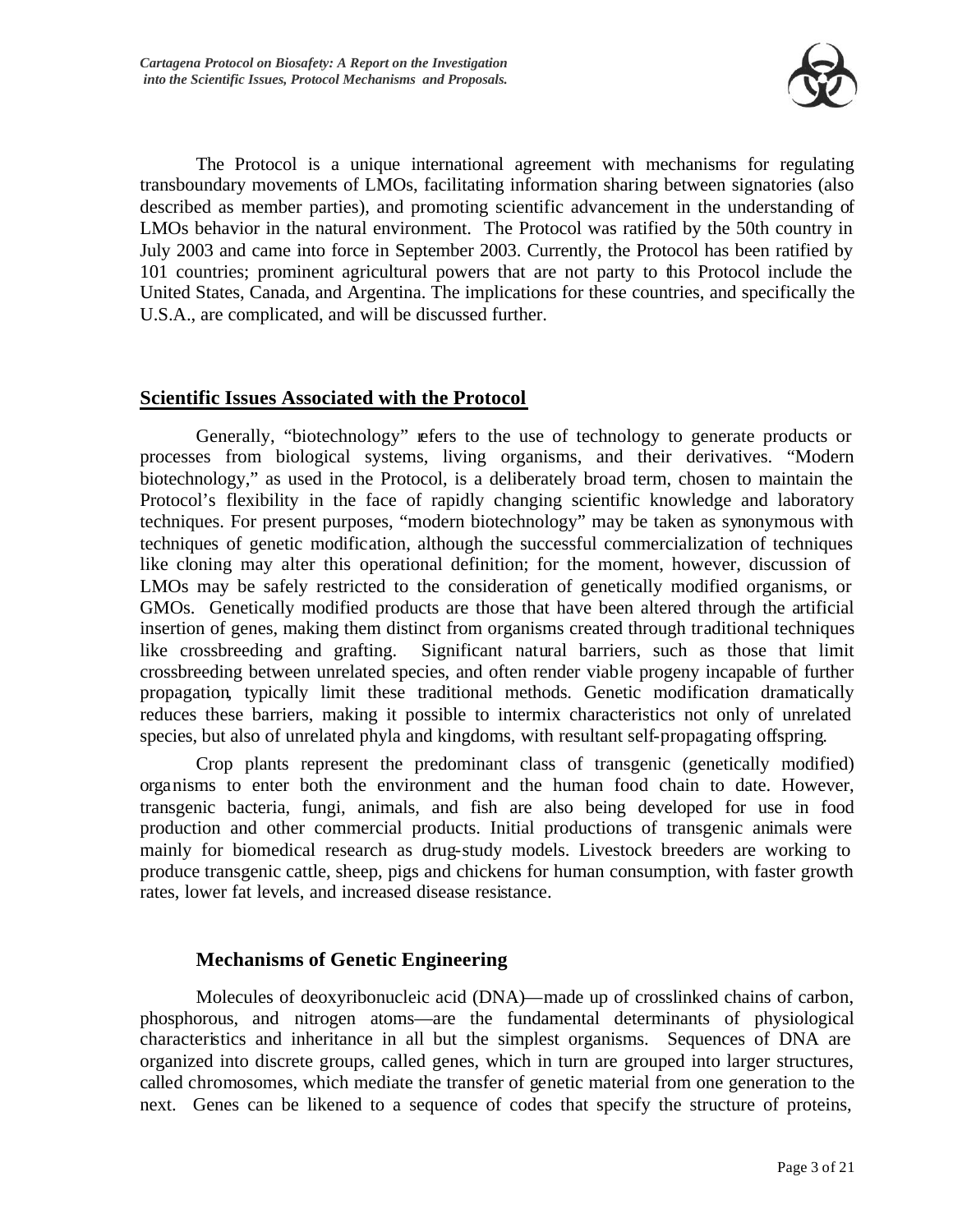

making them the smallest unit of DNA with discrete significance. Genes are transcribed into proteins that may, among other functions, catalyze biochemical reactions or form a structural unit of a cell, making them the fundamental building blocks for all biological activity in an organism.

The so-called 'central dogma' of genetic science is that DNA—in the form of genes codes for a single protein, which in turn carries out a single function in an organism, for example determining eye color. This princ iple of 'one gene one function' is central to current applications of genetic engineering in the biotechnology industry. Reality is often more complicated than this simplified model would suggest, with single genes carrying out multiple functions and many genes needed to control a specific characteristic, considerably increasing the uncertainty of the outcome of a given genetic modification.

The actual process of engineering an organism varies considerably with the properties of a given species and the gene(s) being modified. New genetic material may be either created artificially or extracted from another organism whose traits are to be replicated. This genetic material must then in turn be introduced into the target organism, often the most difficult part of the process. Various techniques exist for injecting DNA directly into individual cells, but most commercialized methods rely upon the use of retroviral or bacterial vectors that transfer genetic material to their host organisms as a normal part of their lifecycle. While such methods allow very efficient transfer of genetic material, they suffer from a lack of specificity and increased risk that non-target organisms could be exposed to the microbiotic vectors and their genes also modified.

The physical changes that occur in a modified organism are usually biochemical in nature, and may not be observed in the physical characteristics of the organism. Altering genes that code for enzymes—the proteins that regulate chemical reactions—has the potential to alter an organism's metabolism, or its chemical response to its environment. For instance, a certain variety of genetically modified tomatoes are modified so as not to produce an enzyme that causes the tomato flesh to soften after it has been picked. The actual production and storage of a protein in an organism may also be altered, in order to control its nutritional value to humans. Soybeans, rice, and corn have all undergone various types of modification to increase their nutritional value, so that least-developed populations may have access to better opportunities for nutrition. The technique may also have application in promoting disease resistance, in cases where certain proteins may confer enhanced immunity to a particular pathogen. The reproductive mechanism of an organism may also be altered, usually by promoting sterility in male individuals. Male sterile plants do not produce pollen, making it easier to breed improved hybrids that yield and perform better, and to produce hybrid seed more economically Sterility also helps ease concerns that genetically modified crops will spread their enhanced genetic characteristics, such as herbicide resistance, to wild plants. Finally, genes endogenous to an organism may be suppressed. Partial or total suppression of gene expression can be used in order to avoid undesirable traits. By introducing a new gene with reverse orientation of nucleotides, undesired genetic function is effectively cancelled out.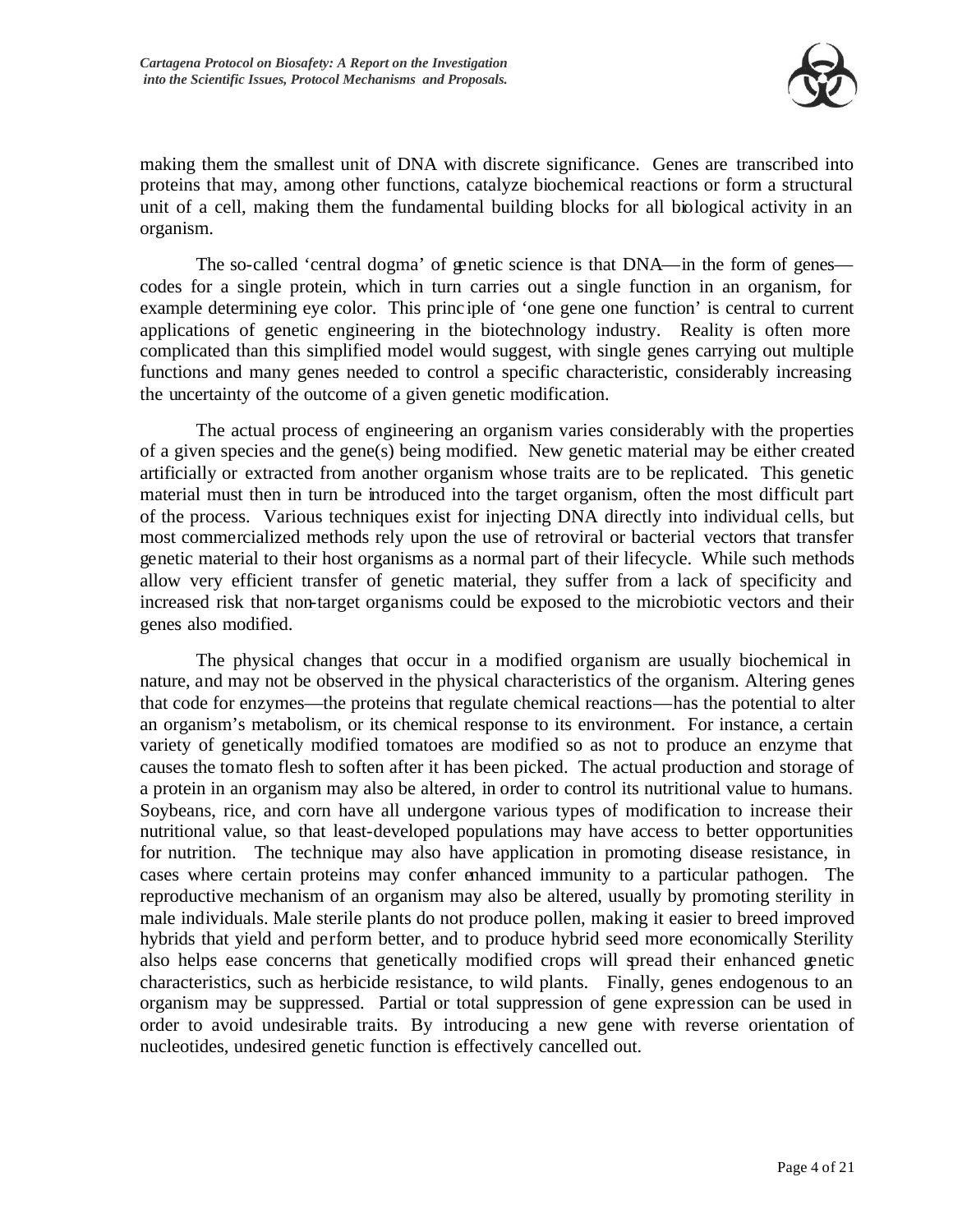

### **Potential benefits of genetic engineering**

Genetic engineering promises considerable benefits for medicine, agriculture, and other fields. These may include new medical treatments and vaccines, new industrial products, and improved fibers and fuels. Proponents of the technology argue that biotechnology has the potential to lead to increases in food security, decreased pressure on land use, sustainable yield increase in marginal lands or inhospitable environments, and reduced use of water and agrochemicals in agriculture. In the future, diseases may be prevented by determining subgroups of humans, plants, and animals genetically prone to a certain disease and using genetic engineering to "prepare" individuals for the inevitable. These infectious diseases may be treated by implanting modified genes coded for antigen-specific antiviral proteins. Animals and plants can be 'tailor-made' to display desirable characteristics, such as engineering trees to absorb more carbon dioxide, possibly reducing the threat of global warming.

Some believe that genetic engineering can increase biodiversity by producing more variant alleles. An allele is a form of a gene that codes for one possible outcome of a phenotype (an outward physical manifestation, for example eye color). These alleles can be crossed over and implanted into other species to increase biodiversity. Most of these outcomes, however, have yet to be achieved, or insufficient data exists to adequately assess the desirability of modified organisms. Despite this lack of evidence, however, both the creation of new organisms and the wholesale adoption of them, especially in agriculture, continue at a breakneck pace.

#### **Potential drawbacks of genetic engineering**

The possible outcomes of interactions of modified organisms with the ecosystem remain largely unknown, and along with the potential benefits discussed above, various stakeholders have expressed concern about the potential adverse effects of genetic engineering on biological diversity and human health. Of especial concern are potential unintended changes in target and non-target species. Genetic pollution is the uncontrolled spread of modified genes from modified to previously unmodified organisms. Such unintended transfer of genetic material could occur through a variety of mechanisms, for example through the microbiotic vectors used to effect the initial modification. Natural processes such as pollination also have the potential to carry genetic material from modified to unmodified organisms, with unpredictable or undesirable results. For example, if genes for pesticide resistance were to leak from crops to weeds, pesticide-resistant "superweeds" could be produced, requiring increased, rather than decreased, use of agrochemicals. The potential risks of such genetic pollution have prompted many countries to take aggressive action against crops that appear to have been polluted with foreign genes, or to mitigate the potential risks by requiring buffer zones around fields of genetically modified crops.

In a related concern, the use of modified crops has the potential to alter the environment in unanticipated ways. The insect-killing toxin of the BT (Bacillus thuringiensis) bacteria has been used for years by organic farmers to spray crops. The toxin protects the plants against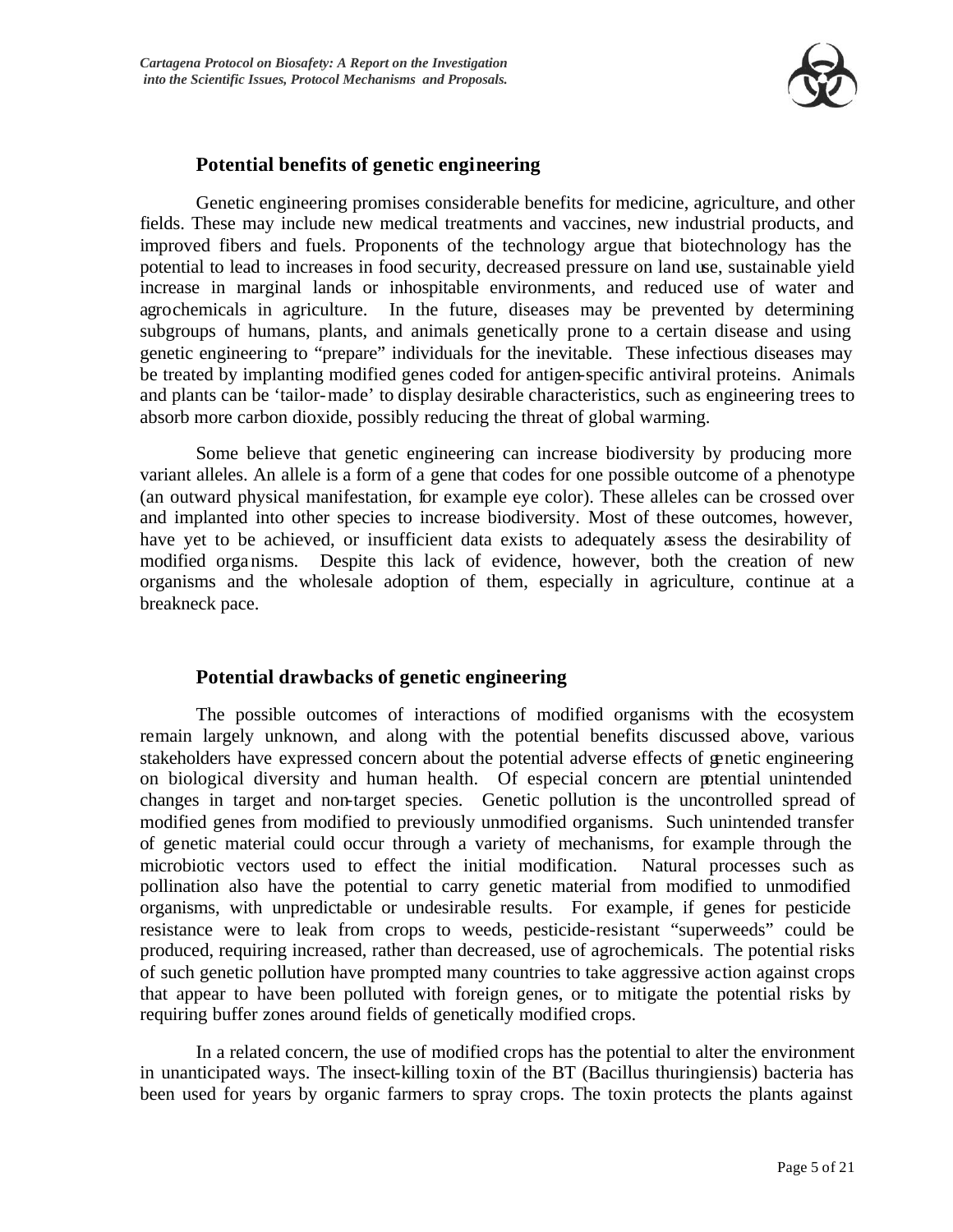

moth larvae that burrow into plant stems. In its natural form, BT breaks down rapidly in sunlight, but studies on BT-enhanced GM maize plants have shown that BT persists in the soil for weeks, contrary to expectations (Saxena et al. 2002). Besides harming benign soil organisms, BT pollution through its persistence in the soil could lead to selection for pests resistant to it. This would negate the very premise for introducing the toxin into the maize.

It is also possible that unintended changes will occur in the target species. Genetic engineering is an imprecise science, often relying heavily on trial-and-error approaches, to say nothing of the difficulty of predicting outcomes in nature based on controlled laboratory data. For example, when engineers alter the sugar or starch composition of a plant, they often find unexpected changes in plant composition and behavior in the environment. Researchers modified a variety of soybeans using Brazil nut genes in order to improve the nutritional content of the crop. This effort was abandoned when it became apparent that commonly held allergic reactions to Brazil nuts were also evoked by the modified soybean. Such 'hidden' import of bad function with the good could undermine long held medical knowledge and food safety habits, with potentially deadly effect.

Changes in the competitiveness, virulence, or other characteristics of the target species could also lead to problems for non-target species that are in competition with the target species, affecting ecosystems both directly and indirectly. Intensification of agriculture tends to reduce biodiversity, with many formerly common agricultural varieties disappearing in favor of modified crops. Indirectly, biodiversity may also be threatened by rapid changes in water and land use patterns that often occur following the introduction of modified crops.

Direct threats to human health are mostly putative; none have been documented or proven. However, the risks are real, including virus creation or reactivation due to the use of viral promoters, increased pesticide residue on resistant crops, and superbugs created through selection for resistance. The State of Food and Agriculture 2003-04 report issued by the U.N. Food and Agricultural Organization states that "the international scientific community agrees that foods derived from the transgenic crops currently on the market are safe to eat and have been appropriately evaluated. However, new crops involving multiple transgenes may require additional food-safety risk-analysis measures." It should be noted that the long-term risks to health cannot be assessed at present, since the consumption of these foods began as recently as the early 1990s.

#### **Protocol Framework and Implementation Mechanisms**

The framework of the Protocol aims to mitigate any potential effects to biodiversity by employing the Precautionary Principle. The Principle states that "parties may err on the side of caution when there is lack of scientific certainty about the impacts of LMOs and until there is evidence to demonstrate adequate safety.'' The Protocol and Precautionary Principle applies to LMOs intended for cultivation and excludes pharmaceuticals, processed foods, food additives and food derivatives containing LMOs. Examples of LMOs addressed by the Protocol include agricultural crops genetically modified for increased productivity or for resistance to pests.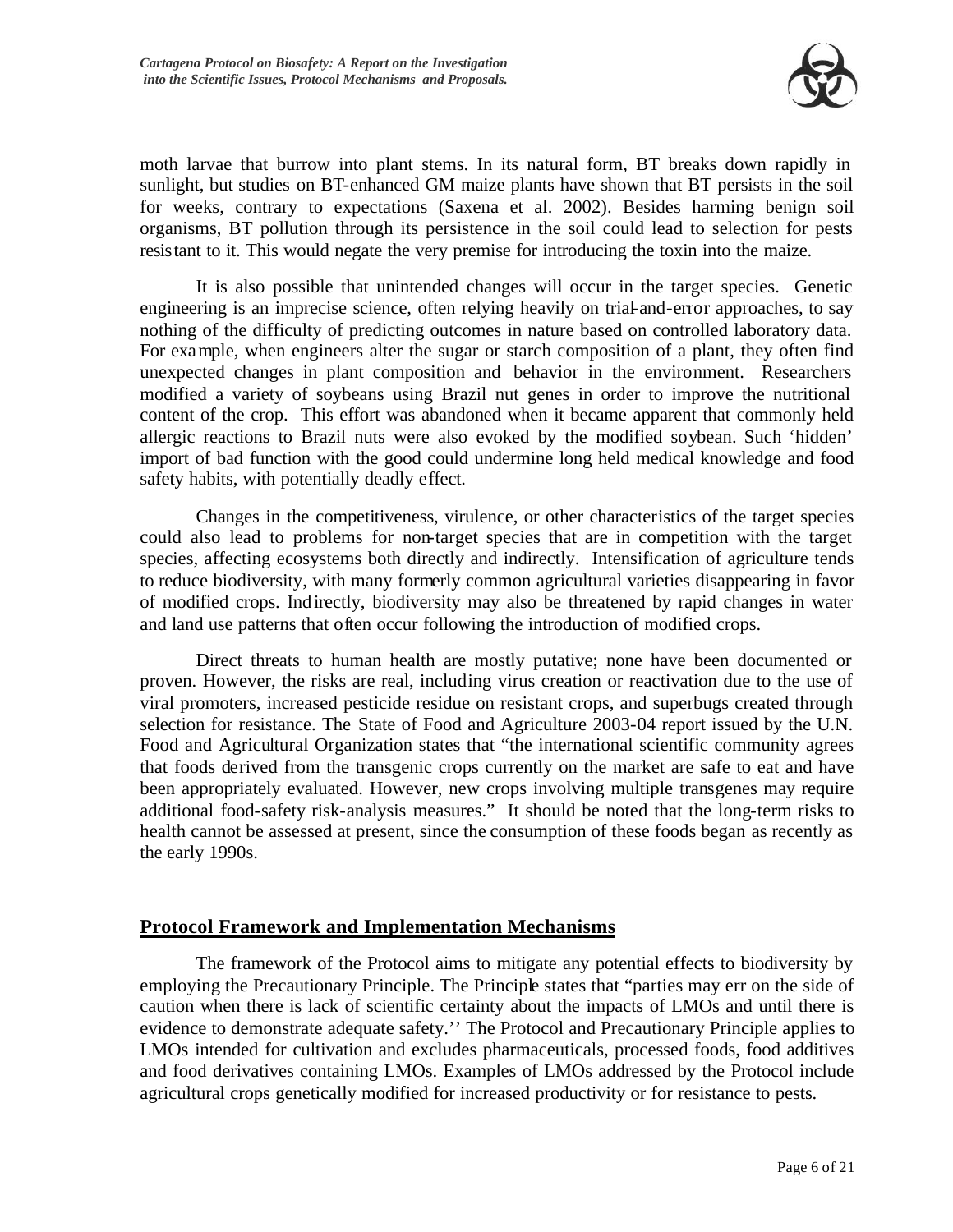

The manner in which the Cartagena Protocol seeks to ensure the safe transfer, handling and use of LMOs is through the following primary mechanisms: the Biosafety Clearing-House (BCH), Risk Assessments, and the Advanced Informed Agreement (AIA)

#### **Biosafety Clearing-House**

The Biosafety Clearing-House (BCH) is an information exchange mechanism established to assist Parties in implementing the provisions of the Protocol and to facilitate sharing of information on, and experience with LMOs. The Intergovernmental Committee for the Cartagena Protocol on Biosafety (ICCP)2 recommended that the Biosafety Clearing-House start with a pilot phase, which is now fully operational. The BCH facilitates the exchange of scientific, technical, environmental and legal information regarding LMOs (Article 20). To ensure Protocol compliance, the BCH mandates the submission of a risk assessment study of the specific LMO, by the exporter, before its transboundary movement is executed. The BCH thus assists in implementing the Protocol and makes special reference to its function in assisting countries that otherwise lack the technical, legal and financial capacity for risk assessment on their own.

#### **Risk Assessment Procedure**

 $\overline{a}$ 

Risk assessment is the Protocol's primary tool for ensuring the safety of LMOs in use and transit. The Protocol requires that the importing country review detailed risk assessment data prior to approving any import. Thus, the timely submission of accurate, complete risk assessment data on an LMO is critical to the functioning of the Protocol.

Article 15 of the Protocol requires that risk assessments be carried out in accordance with the following two principle components: "(a) An identification of any novel genotypic and phenotypic characteristics associated with the living modified organism that may have adverse effects on biological diversity in the likely potential receiving environment, taking also into account risks to human health; (b) An evaluation of the likelihood of these adverse effects being realized, taking into account the level and kind of exposure of the likely potential receiving environment to the living modified organism."

An environmental risk assessment requires the identification of three fundamental components: (1) the presence of a potentially harmful agent at levels sufficient to be dangerous; (2) the existence of a receptive (and thus at-risk) population; and (3) an exposure pathway between the harmful agent and the receptive population. Annex 3 Sec. 9 details additional information that may be useful in risk assessment, such as: (c) the vector by which the modification is effected; (d) information about the genetic insert or inserts and/or characteristics of modification; and (h) characteristics of the receiving environment. This

 $2^2$  The IPCC was created to prepare for the first meeting of the Parties to the Protocol, after which it ceased to exist exist.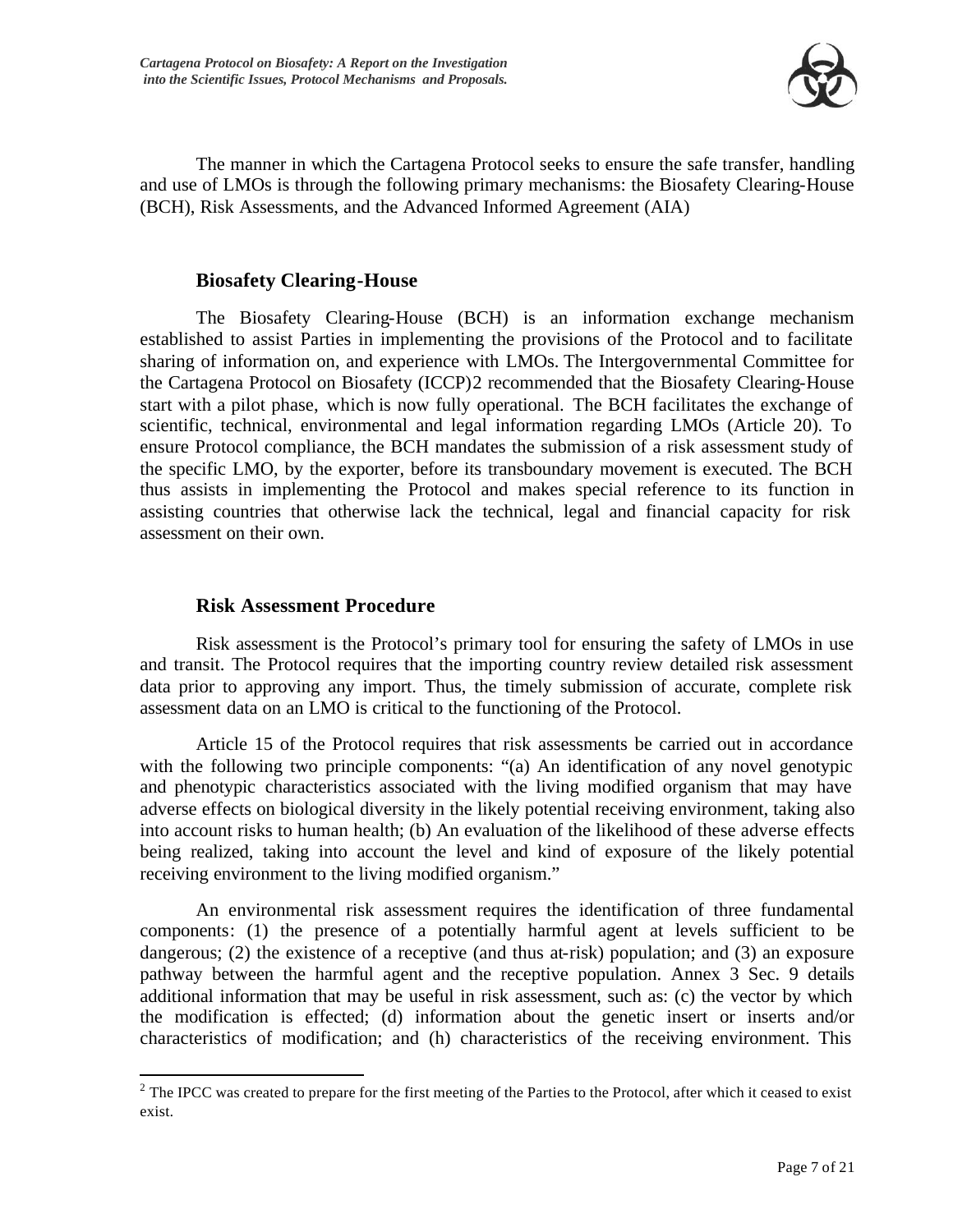

information may be useful in establishing non-specific threats to the environment, such as those posed by genetic pollution.

#### **Advance Informed Agreement**

The "Advance Informed Agreement" (AIA) procedure ensures that importing countries have both the opportunity and the capacity to assess risks that may be associated with the LMO before agreeing to or accepting the import. The AIA has four components: notification by the Party of export (the exporter), acknowledgment of receipt of notification by the Party of import, decision procedure and review of decisions. Specifically, the exporter must notify the importer by providing a detailed, written description of the LMO in advance of the first shipment. The Party of import is to acknowledge receipt of this information within 90 days. Then, within 270 days of the date of receipt of notification, the Party of import must communicate its decision: (i) approving the import, (ii) prohibiting the import, (iii) requesting additional relevant informa tion, or (iv) extending the 270 days by a defined period. Except the cases in which consent is unconditional, the Party of import must indicate the reasons on which its decisions are based. A Party of import may, at any time, in light of new scientific information, review and change a decision. An exporting Party may also request the Party of import to review its decision.

In short, the Protocol ensures that its objectives are achieved through this set of information-sharing and assessment mechanisms. Countries are obliged to submit and review risk assessments for LMOs intended for transport and use through the BCH. Importing countries then have the ability to grant or refuse entry of such LMOs into their borders via the AIA. In addition to the challenges faced in reaching its objectives, the Protocol faces major obstacles to implementation.

#### **Obstacles to Protocol Implementation**

#### **Uncertainties in Risk Assessment**

As previously mentioned, risk assessment study requires (1) the presence of a potentially harmful agent at levels sufficient to be dangerous; (2) the existence of a receptive (and thus at-risk) population; and (3) an exposure pathway between the harmful agent and the receptive population. In risk assessments pertaining to LMOs, identifying a potentially harmful agent and the existence of a receptive population is generally easy to determine. However, determining the exposure pathway is more complex, often relying on computer modeling (e.g. to track dispersal of modified pollen into surrounding fields). The models used at present to study pollen dispersion rely on various laboratory and computer modeling experiments to determine potential exposure pathways. The lack of calibration data and the uncertainties in these techniques may lead to results with low scientific credibility. Furthermore, while it may be possible to identify the three risk assessment components, the potential threat to biodiversity may not emerge until the LMO has been introduced into the natural environment. A famous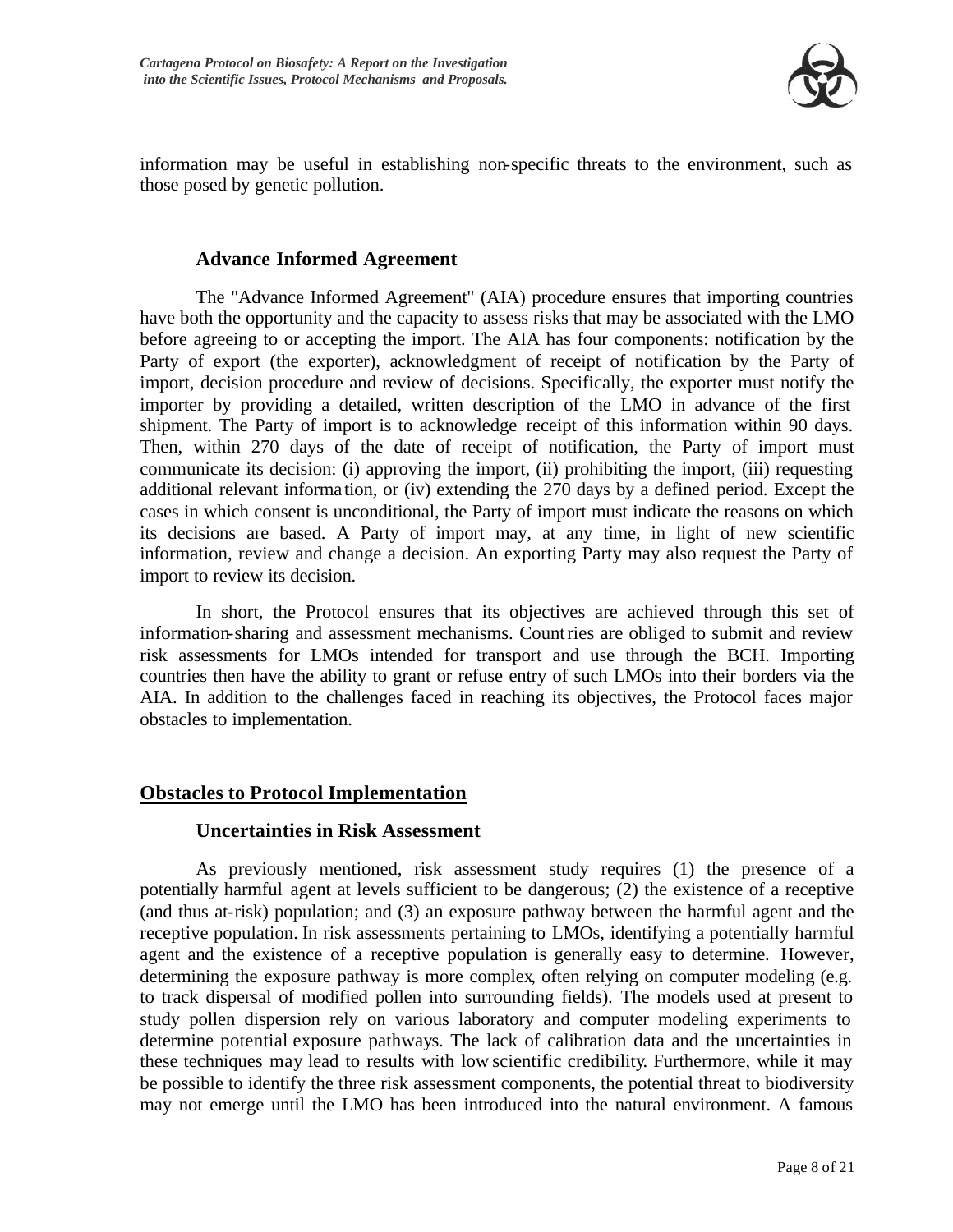

example of this lack of scientific consensus is the case of genetically modified (GM) maize pollen and its potential harm to Monarch butterflies. A study entitled 'Transgenic Pollen Harms Monarch Butterfly' (Losey et al. 1999) received substantial media coverage, which fixated on the title of the study and led to massive public opposition to Bt-maize. However, a follow-up study determined that the original study lacked credibility, as it was based on laboratory and in-field tests alone, therefore lacked environmental and behavioral investigations. Supplementing the original study with environmental and behavioral assessments showed that Bt-maize may be an "improvement" over current pest-management practices for non-target organism survival (Niller 1999).

While the Protocol tries to provide a standard framework for countries to assess the risks posed by LMOs, this controversy illustrates how difficult it is to establish the "safety" of LMOs. This is further complicated by the lack of standardization in terms of the risk assessment procedure across countries. For example, Monsanto, the leader in biotechnology in the U.S.A., performs only limited testing of their LMOs focused on adverse effects to human health and the extent to which they exhibit the bioengineered genetic desirability (i.e. drought, herbicide and insect resistance). Historically, European governments and consumers have exhibited distrust for similar risk assessment reports, citing their limited studies of potential risks. This aspect of the Protocol would disadvantage Monsanto and other biotechnology and agribusiness companies trading LMOs with Cartagena member parties, as some members would be inclined to reject such products.

#### **Contentious position of Developing Nations**

Another important concept of the Protocol is that it grants equal rights to all member parties. This provision allows all member parties to participate in the decision-making process equally. To facilitate this, special considerations are made for less developed countries in order to assist in the import decision-making process. In this regard, the Protocol acknowledges the need for funding, technology and training. However, the source of funding and donors of essential biotechnology have not been specified and remains a significant uncertainty in the Protocol.

Furthermore, by adopting the Precautionary Principle, developing nations reserve the right to refuse scheduled LMO imports. Not surprisingly, most of the current international controversies regarding the Protocol stem from this right. The leaders in biotechnology (U.S.A., Canada and Argentina) feel that the benefits of LMO crops, such as drought-survival and the possibility of ameliorating malnourishment in impoverished populations far outweigh the potential, and unproven, risks. These ideological differences create situations that require legal intervention insufficiently addressed in the Protocol.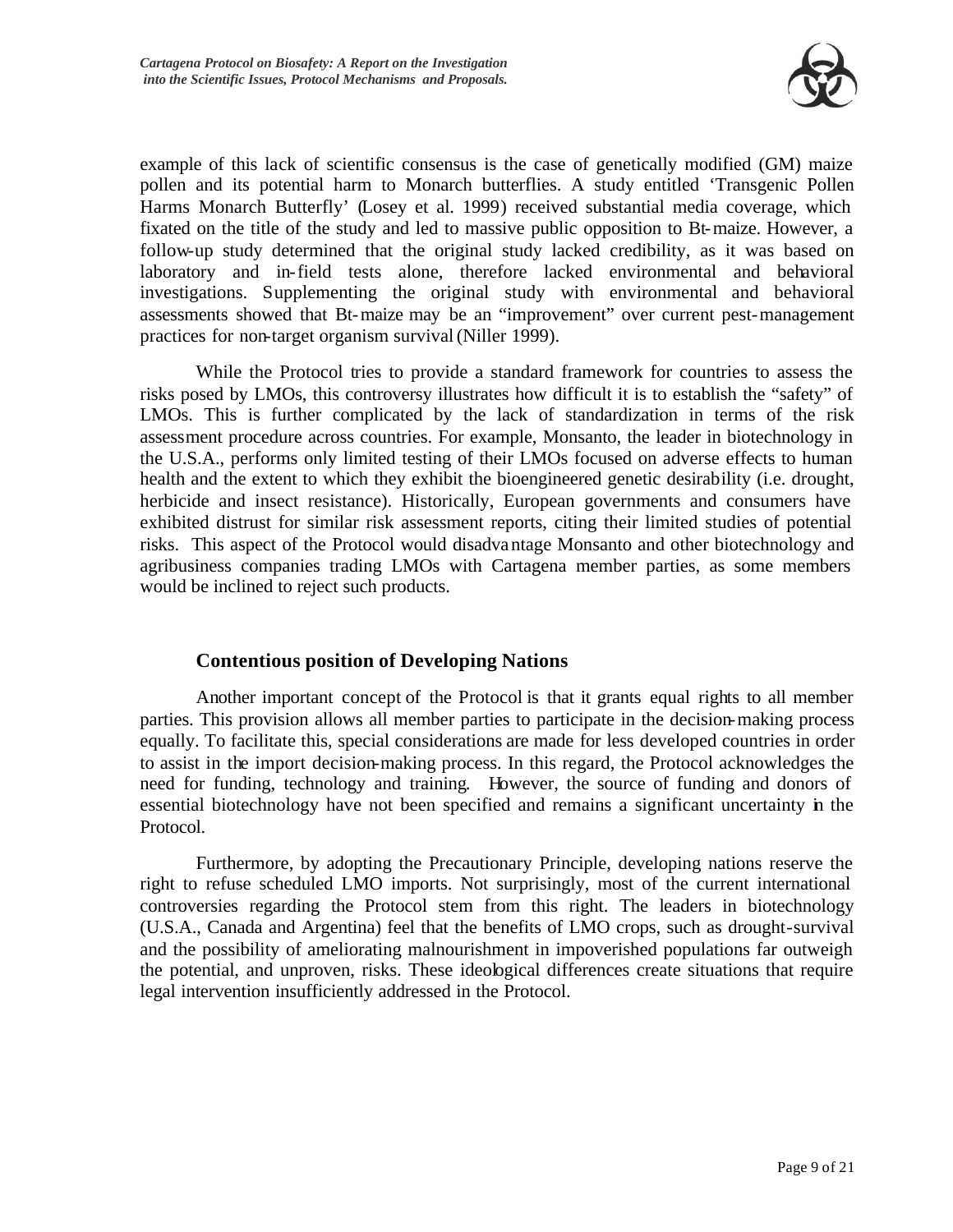

#### **Lack of a Regulatory Mechanism**

Under the Protocol, it is unclear what governing body will address the legal liability and redress described in Article 27 as it applies to international transactions. The Protocol fails to provide a solution to the conflict between international trade rules and environmental regulations, outlining the relationship as "mutually supportive." While the Protocol clearly recognizes a country's right to use the Precautionary Principle in decision-making, it does not provide a solution to situations where environmental protection may take precedence over a country's legal obligations under international trade. Moreover, doubt exists in the ability of least developed countries to prosecute illegal transboundary movements (as suggested) under defunct and corrupt legal systems. This conflict will undoubtedly continue as the Protocol continues to be implemented and applied across the globe.

#### **Political and Trade Implications**

The Protocol contains a complex and highly negotiated text that addresses the relationship between trade rules and environmental agreements with an underlying philosophy of the Precautionary Principle. With regard to trade and present international treaties, the Protocol does not mandate a change in the rights and obligations of any country, but also does not intend to subordinate the Protocol to other international agreements. Many stakeholders view these provisions as contradictory. Further, this lack of clarity has led to disputes that question the hierarchy of the Protocol with respect to other international agreements.

A number of agreements under the WTO, such as the Agreement on the Application of Sanitary and Phytosanitary Measures (SPS), the Agreement on Technical Barriers to Trade (TBT), and the Agreement on Trade-Related Intellectual Property (TRIPs) contain provisions that are relevant to the Cartagena Protocol. However, while the SPS measure assigns the burden of scientific proof to the nation imposing trade restrictions, the Cartagena Protocol assigns that burden to the originator of the produce; the mechanism for this proof being the results of the risk assessments study. In accordance with the Protocol, member parties have the right to reject scheduled LMO imports based on the risk assessment studies. This ability to refuse imports based on risk-assessment studies has led to a polarization within the member countries that reflects the competing interests at stake. Because of these economic and ideological differences, during the Protocol meetings, countries formed alliances to address their concerns. The following three alliances reflect the diverse interests and priorities of some of the key member countries:

1. The Miami Group – consisting of the U.S.A., Canada, Argentina, and other agricultural exporters, argued that the scope of the Protocol should not include products derived from LMOs (final food products), and highlighted the lack of "actual" threats to biodiversity. The Miami Group insisted that import decision-making should be based on 'sound-science' as outlined in WTO requirements. This group further insisted that the Precautionary Principle need not be added to the Protocol, as no actual threats to biodiversity or human health have been proven, and identified the Protocol itself as a precautionary measure.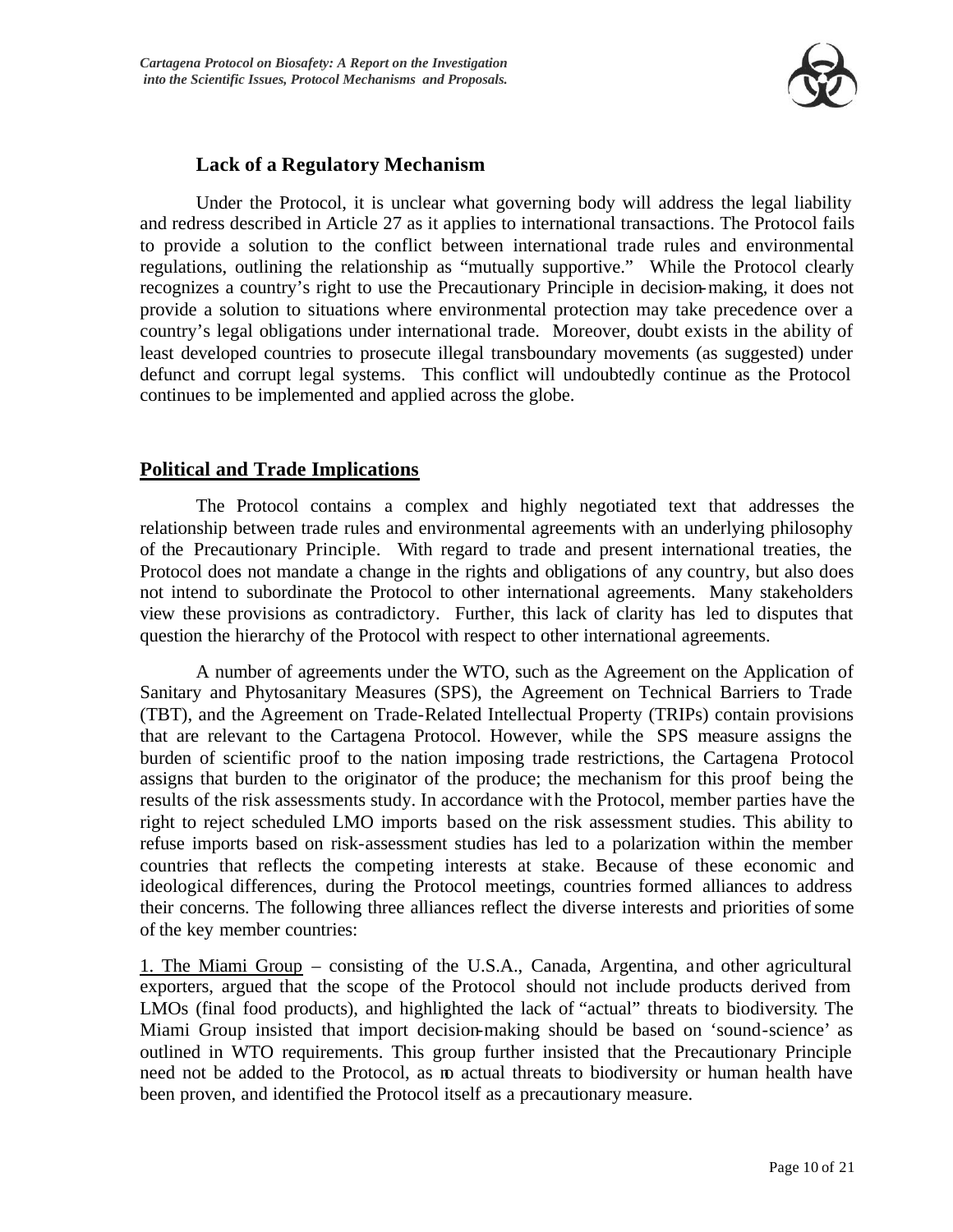

2. The Like-Minded Group - consisting mainly of agriculture-importing developing countries demanded the right to refuse LMO imports, and requested the inclusion of products derived from LMOs.

3. The Compromise Group and the European Union - positioned between the above two groups, requesting a labeling system, and adoption of the Precautionary Principle.

This spectrum of interests has manifested in disputes that arise from the ability of importing countries to restrict import based solely on the Precautionary Principle. In one such current case (May 2003), U.S.A., Canada and Argentina (the Miami Group) asked the WTO to invalidate the current EU moratorium on GM crops, claiming that the moratorium was harming the livelihoods of their farmers and food. This WTO decision is due at the end of 2004, and will be a milestone in determining the importance and existence of the Cartagena Protocol in the current political and economic scenario.

#### **Implications of the Protocol for the United States**

Currently, the U.S.A. has not ratified the Cartagena Protocol. While the decision making process for the ratification is underway, an important aspect of the Protocol to consider is the provision that member Parties are permitted to engage in transboundary movements of LMOs under "bilateral, regional and multilateral" trade agreements only if they do not "result in a lower level of protection than that provided for by the Protocol." Hence, according to the Protocol, the U.S.A. must abide by their provisions in order to access member Parties' LMO markets regardless of whether the U.S.A. decides to ratify.

The Cartagena Protocol makes special considerations to less developed countries and aims to cooperate with "financial resources and access to and transfer of technology and knowhow in accordance with the relevant provisions of the Convention." Such transfer of technologies and money could be seen as a burden on the wealthier, LMO-producing countries like the U.S.A. However, the benefits of Protocol ratification have the potential to outweigh these costs. Since 101 countries have ratified the Protocol to date, U.S.A. ratification will enable better access to their markets. Another consideration for ratification would be that in the absence of U.S.A. ratification and participation, the Cartagena Protocol's procedures and provisions will most likely be implemented in ways that are not favorable to U.S. interests.

In the end, taking measures to make U.S.A.-produced LMOs acceptable by Cartagena member Parties is necessary. Hence, to prepare for complying with the agenda set forth by the Protocol, the U.S.A. would need to assess its present position and plan for its future needs. This would require the U.S.A. to broaden its scope of LMO risk assessment studies and establish a comprehensive risk assessment methodology, following both the model of risk assessment already practiced by LMO-producing companies, and complying with the requirements of the Protocol.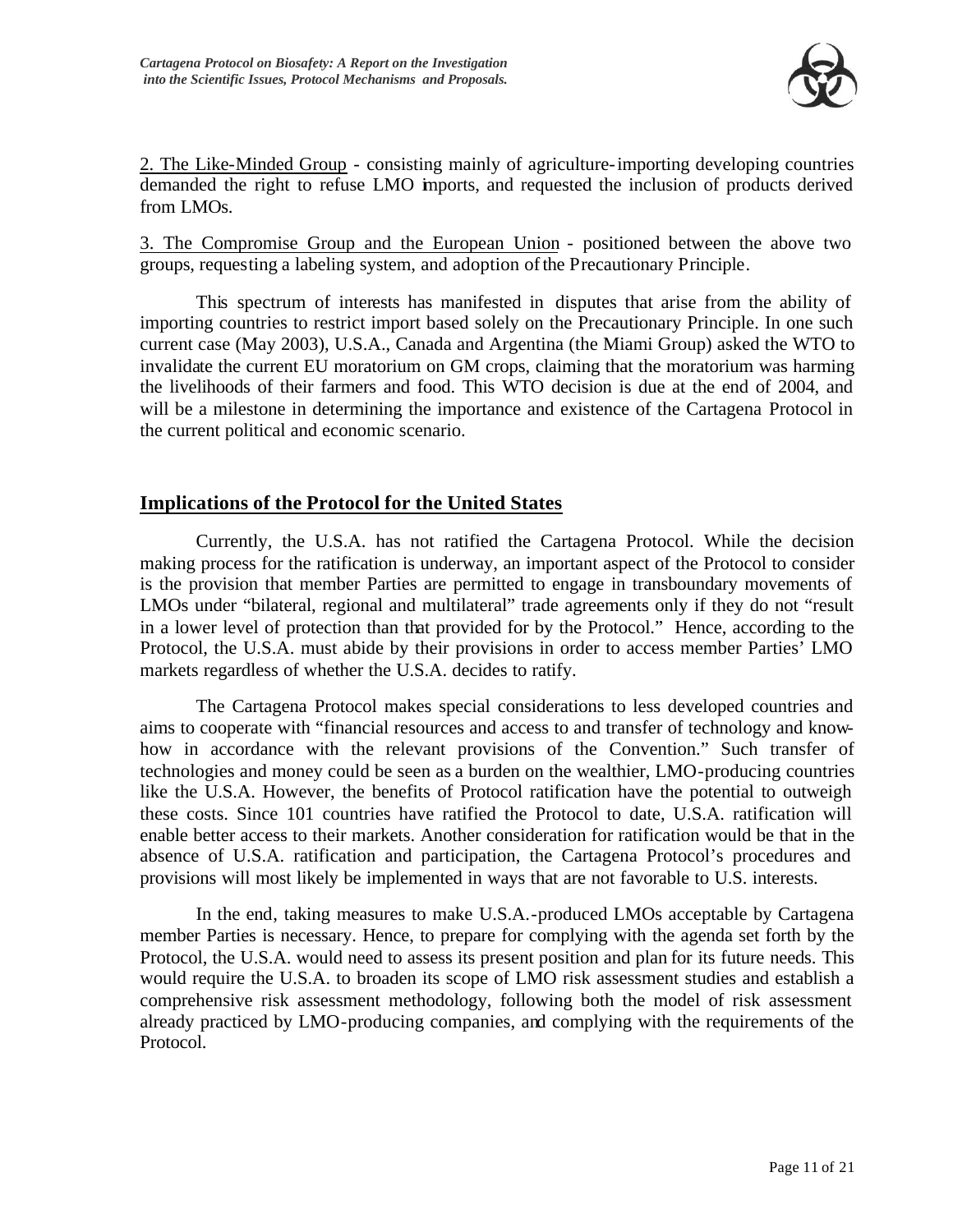

# **Future Direction**

Since the Protocol came into effect, in February of this year, it has taken several important steps towards developing essential scientific and regulatory procedures. Recently, the Conference of the Parties established a Compliance Enforcement Committee and an Openended Ad Hoc Working Group of Legal and Technical Experts on Liability and Redress. The creation of these Groups will help establish a framework for mandating Protocol compliance, therefore making the Protocol more effective. However, the Protocol still necessitates greater global participation and further development of its regulatory components. The current trade dispute under the WTO threatens to derail the Protocol's functionality. The Miami Group, who filed the dispute, argues that WTO rules prohibit discrimination against agricultural products based on their development (breeding, hybridization, or bioengineering). If the WTO rules in its favor, the Protocol will have the legitimacy necessary to regulate the international trade of LMOs. In this case, the Protocol has the potential to protect biodiversity and facilitate the advancement of LMO science and understanding.

The current science behind assessing the risks of LMOs is not able to predict the exact effects of global release of LMOs on the environment and human health over long periods. The Protocol is, however, likely to raise risk assessment study standards. With time, the scientific risk assessments mandated by the Protocol are thus expected to become increasingly more sophisticated and reliable, generating more conclusive and reliable results about the behavior and effects of LMOs in the natural environment. This trend can be further advanced by increased information sharing through the BCH.

Furthermore, models such as spatially explicit simulation will be able to provide more precise estimates of risks posed by LMOs. These models take into account the life cycles of the particular LMO as well as those of key insects (i.e. moths or monarch butterflies), potential locations of crops, natural areas and weather conditions. By using actual datasets for all relevant variables, spatial models can estimate the worse case scenario for each potential cultivation region. While they are not a substitute for scientific field and lab studies, these models can be used in conjunction with current tests to more accurately assess LMO risks and thus help increase public confidence.

To ensure that the Protocol achieves its objectives, a monitoring strategy is needed to evaluate implementation success. This requires a set of indicators that try to objectively measure a set of selected variables over time to determine success. As of now, the Protocol does not outline indicators for success measurement. Article 7 of the Protocol and the decision made during the Expert Meeting on Indicators of Biological Diversity (February 2003) invite the Parties to develop a set of indicators based on their own priorities.

An effective set of indicators that could be used on a national level, should address issues such as: (a) the level of implementation of the Protocol; (b) the economic benefits derived from the ratification of the Protocol; and (c) the effects of biotechnology on biodiversity. A set of ten key indicators have been proposed for this purpose (see Appendix 3). This information may provide credibility with other Parties already providing this information to the BCH, and begin to track the economic benefits of ratification.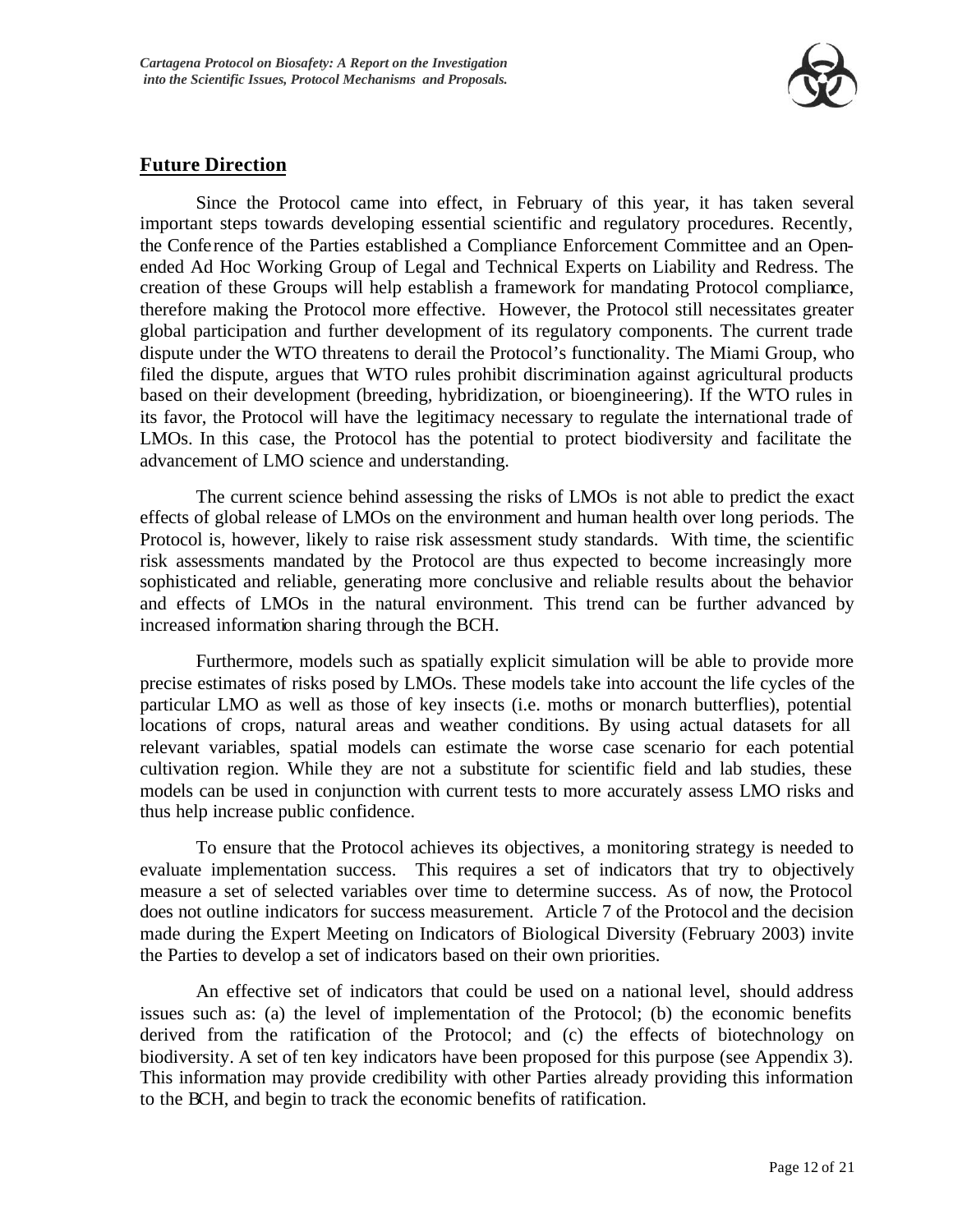

From a U.S.A. perspective, the data needed for these indicators would be relatively easy to obtain, from departments such as the Environmental Protection Agency, the United States Department of Agriculture and United States Department of Commerce.

#### **Conclusion**

Through the various mechanisms and regulations discussed, the Cartagena Protocol attempts to address the potential risks to biological diversity associated with the transboundary movement of Living Modified Organisms (LMOs). On one hand, potential LMO benefits promise to feed the world's growing population by overcoming the natural limitations of agricultural crops. On the other, potential risks threaten indigenous biological diversity, environmental and human health. The Cartagena Protocol is a milestone in international agreements for several reasons. It addresses the inchoate issues surrounding genetic engineering, which are a result of the accelerating pace of technological growth, by employing the Precautionary Principle. It creates a framework for addressing ethical and cultural issues, as well as scientific controversies regarding LMOs at an international level. Lastly, it has the potential to generate important advancements in scientific risk assessment, which will provide more accurate cost benefit scenarios of using LMOs as viable solutions to natural agricultural challenges.

Currently, although the legality of the Protocol is being questioned by a WTO dispute committee, the significance of the Protocol in addressing global concerns is not mitigated. The 101 signatories to the Protocol are reflective of its global importance. The increasing land area of LMOs being cultivated further suggests that the controversies and threats encompassed by their production require global collaborative action. Although there is scope in the Protocol for further enhancement and clarity, the Protocol has the potential to fulfill this role of a global facilitator.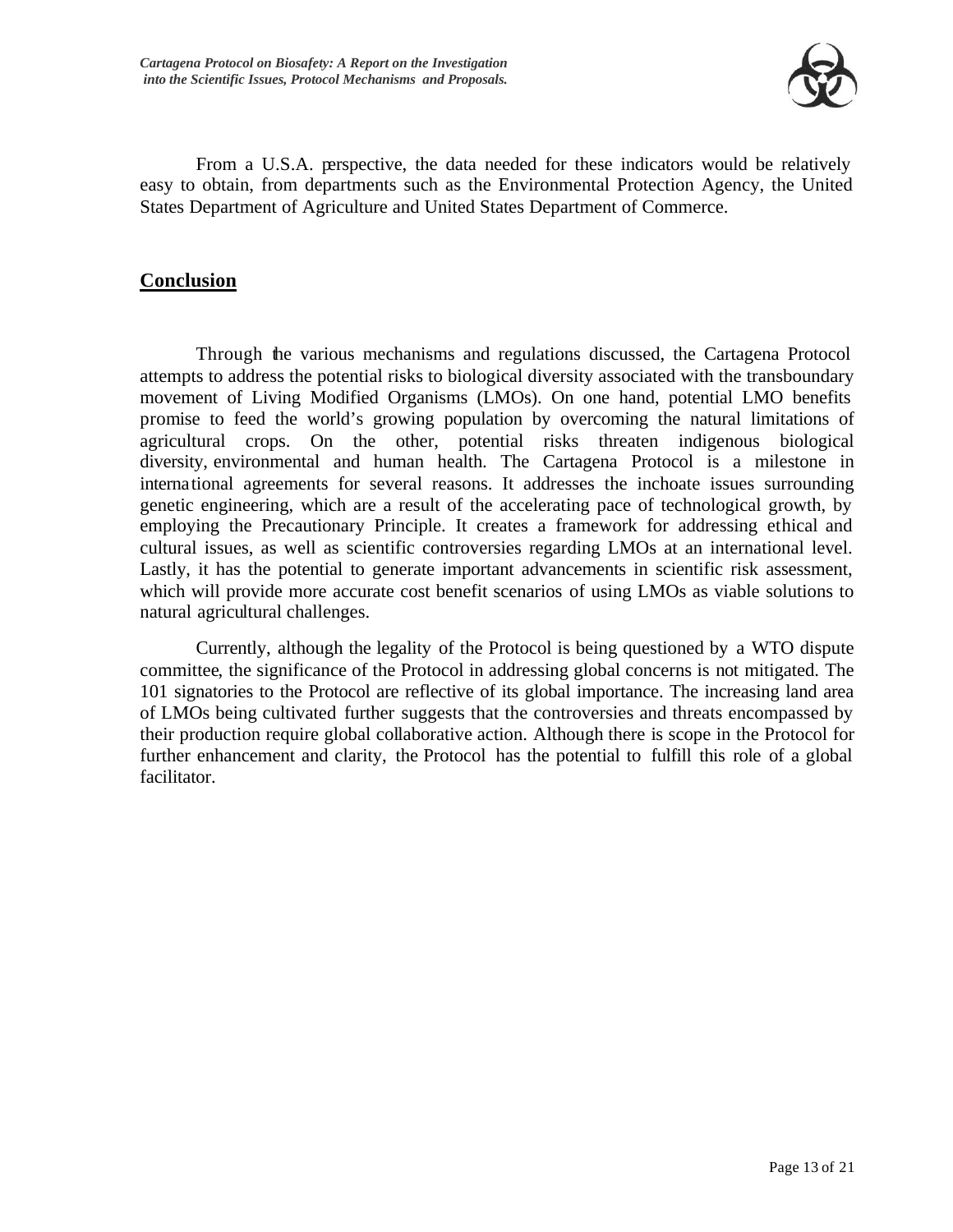

# **Appendix 1: Summary of Articles**

Article 1 - Objective: The objective of Protocol is to contribute to ensuring an adequate level of protection in the field of the safe transfer, handling and use of living modified organisms resulting from modern biotechnology that may have adverse effects on the conservation and sustainable use of biological diversity, taking also into account risks to human health, and specifically focusing on transboundary movements.

**Article 2 - General Provisions**: The Parties shall ensure that the development, handling, transport, use, transfer and release of any living modified organisms are undertaken in a manner that upholds the objective of this Protocol. This Protocol shall not affect in any way the sovereignty of States over their territorial rights and their jurisdiction or restrict the right of a Party to take a more protective action for the conservation and sustainable use of biological diversity.

#### **Article 3 - Use of Selected Terms in the Protocol**:

*"Contained use"*: any operation, undertaken within a facility, installation or other physical structure, which involves living modified organisms controlled by specific measures that effectively limit their contact and impact on the external environment.

*"Living modified organism" (LMO)*: any living organism that possesses a novel combination of genetic material obtained through the use of modern biotechnology.

*"Living organism"*: any biological entity capable of transferring or replicating genetic material; including sterile organisms, viruses and viroids.

"*Modern biotechnology"*: the application of 'In vitro' nucleic acid techniques, including recombinant deoxyribonucleic acid (DNA) that are not techniques used in traditional breeding and selection.

*"Transboundary movement"* : the geographic movement of a living modified organism from one Party to another Party, or to non-Parties.

**Article 4 - Scope:** The Scope of this Protocol applies to the transboundary movement, transit, handling and use of all LMOs that may have adverse effects.

**Article 5 - Pharmaceuticals:** This Protocol shall not apply to the transboundary movement of pharmaceuticals for humans that are addressed by other relevant international agreements or organizations.

**Article 7 - Application of the Advance Informed Agreement Procedure:** The advance informed agreement procedure shall apply prior to the first intentional transboundary movement of LMOs for intentional introduction into the environment of the Party of import. It does not refer to living modified organisms intended for direct use as food or feed, or for processing, nor to the LMOs identified as being not likely to have adverse effects on the conservation and sustainable use of biological diversity.

**Article 8 - Notification**: The Party of export shall notify, or require the exporter to ensure notification to, in writing, the competent national authority of the Party of import prior to the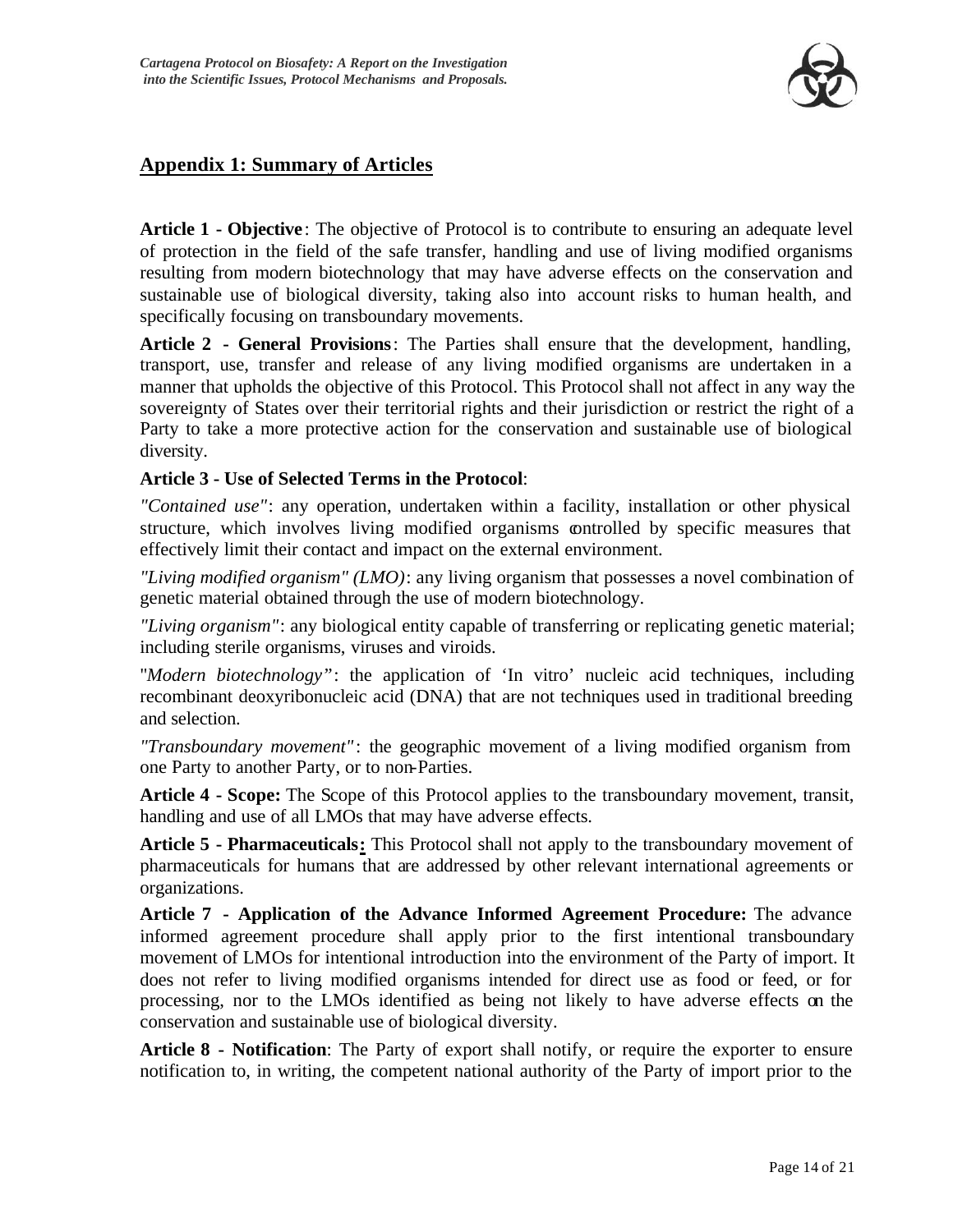

intentional transboundary movement of LMOs. The notification shall contain, at a minimum, the information specified in AnnexI.

**Article 9 - Acknowledgement of Receipt of Notification**: The Party of import shall acknowledge receipt of the notification, in writing, to the notifier within ninety days of its receipt.

**Article 10 - Decision Procedure:** The Party of import (within two hundred and seventy days) shall inform the notifier and the Biosafety Clearing-House, in writing of: Approving the import; Prohibiting the import; Requesting additional relevant information; or Informing that the period specified in this paragraph is extended by a defined period of time.

Lack of scientific certainty due to insufficient relevant scientific information and knowledge regarding the extent of the potential adverse effects of a LMO shall not prevent that Party from taking a decision, as appropriate, with regard to the import of the living modified organism in question..

**Article 11 - Procedure for Living Modified Organisms Intended for Direct Use as Food or Feed, or for Processing:** A Party that makes a final decision regarding domestic use of a LMO that may be subject to transboundary movement for direct use as food or feed shall inform the Parties within fifteen days through the Biosafety Clearing-House. It should contain the information specified in Annex II. A developing country or a Party with an economy in transition may and in the absence of the domestic regulatory framework declare through the Biosafety Clearing-House that its decision (prior to the first import of a LMO) will be taken according to a risk assessment undertaken in accordance with Annex III, or/and a decision made within a predictable timeframe. Such Party will have to indicate its needs for financial and technical assistance and capacity-building with respect to LMOs intended for direct use as food or feed, or for processing.

**Article 12 - Review of Decisions:** A Party of import may, at any time (under specific circumstances) review and change a decision regarding an intentional transboundary movement. In such case, the Party shall, within thirty days, inform any notifier that has previously notified movements of the LMO referred to in such decision, as well as the Biosafety Clearing-House, and shall set out the reasons for its decision.

**Article 14 - Bilateral, Regional and Multilateral Agreements and Arrangements:** Parties may enter into bilateral, regional and multilateral agreements regarding intentional transboundary movements of LMOs consistent with the objective of this Protocol.

**Article 15 - Risk Assessment:** A thorough risk assessment of the LMOs intended for transoundary movement must be undertaken before the acceptance of LMOs by importer parties. These risk assessments shall be carried out in a scientifically sound manner in accordance with Annex III.

**Article 16 - Risk Management:** The member parties of the convention shall establish, manage and control risks identified in the risk assessment relevant to the use, handling and transboundary movement of LMOs. Any LMO that has been imported or developed locally must be observed for a period appropriate to its life-cycle or generation time before it is put to intended use by member parties.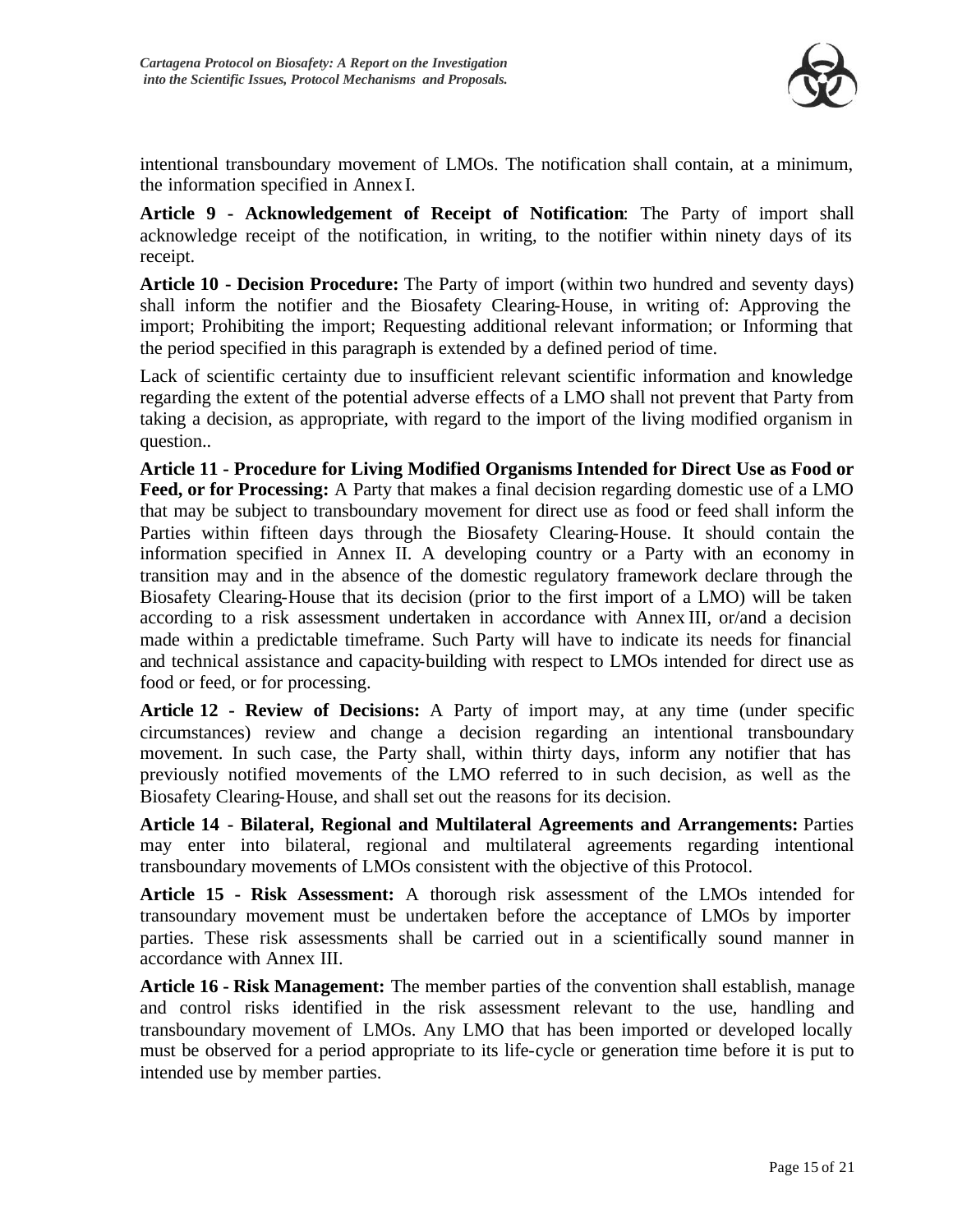

**Article 17 - Unintentional Transboundary Movements and Emergency Measures**: In the case of an unintentional transboundary movement of or an emergency caused by a LMO, each party is responsible to notify affected or potentially affected states, the Biosafety Clearing-House and relevant international organizations.

**Article 18 - Handling, Transport, Packaging and Identification**: LMOs that are subject to transboundary movement must be used, handled, packaged and transported under conditions of safety in order to avoid possible adverse effect on the conservation and sustainable use of biological diversity and human health. This Protocol also requires that LMOs intended for transboundary movement are identified for their relevant traits and characteristics.

**Article 19 - Competent National Authorities and National Focal Points:** At their date of entry into the Protocol, each party shall designate a focal point responsible for liaison with the Protocol Secretariat.

**Article 20 - Information Sharing and the Biosafety Clearing-House:** In concordance with article 18, a Biosafety Clearing-House is hereby established to facilitate the exchange of scientific, technical, environmental and legal information on and experience with LMOs. The Clearing-House will as assist parties to implement the Protocol, as well as make information available regarding existing law, regulations, and guidelines; any bilateral, regional and multilateral agreements and arrangements; summaries of risk assessments or environmental reviews of LMOs; its final decisions regarding the importation or release of living modified organisms.

**Article 21-Confidenial Information:** The importing and exporting parties have the right to submit a written request that information regarding the risk assessment and transboundary movement of the LMO in question remain confidential.

**Article 22-Capacity Building:** The Protocol favors the expansion and development of human resources & institutional capacity regarding Biosafety and biotechnology for the purpose for the effective implementation of this Protocol. Special attention shall also be given to developing countries to strengthen their capacity with financial support, know-how and training as to reach favorable level for the institutionalization of biodiversity research, including the private sector level.

**Article 23 - Public Awareness and Participation:** Mandates development of public awareness and education concerning the safe transfer, handling and use of biological diversity. The parties shall endeavor to ensure public access to information on LMOs in accordance with the Protocol and consult the public in the decision making process.

**Article 24-Non-Parties**: The Parties in the Protocol should promote movements of modified organisms between Parties and non-Parties, by adhering with the objectives of the Protocol.

**Article 25 - Illegal Transboundary Movements:** Each party shall implement appropriate domestic measures to prevent, and if necessary, penalize the illegal transboundary movement of LMOs carried out in contravention of this Protocol.

**Article 26 - Socio-Economic Considerations:** Parties may take into account socio-economic considerations of LMOs on the conservation and sustainable use of biological diversity, especially with regard to the value of biological diversity to indigenous and local communities, when reaching a decision on import under this Protocol.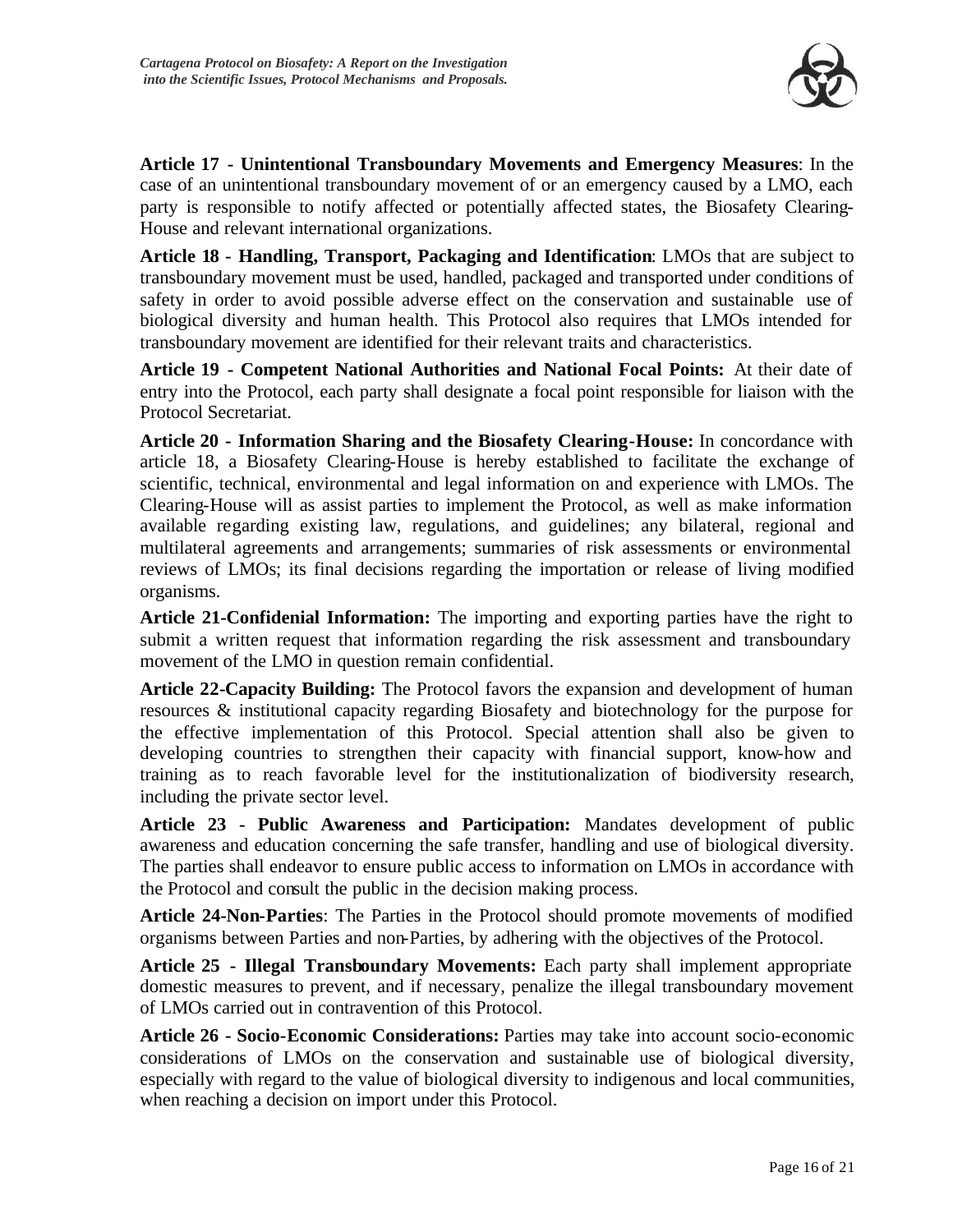

**Article 27 - Liability and Redress:** The conference of the parties shall adopt a process for the appropriate elaboration of international rules and procedures regarding liability and redress for damage resulting from transboundary movements of LMOs.

**Article 28 - Financial Mechanism and Resources:** Finances shall be managed by the Protocol and that special consideration will be given to developing countries.

**Article 29 - Conference of the Parties Serving as the Meeting of the Parties to this Protocol:** The conference shall serve as the meeting of the parties during which they will be the authorities and will administer the Protocol compliance. Non-parties will be only allowed to observe the proceeding but not to participate. These bodies will have the power to make recommendations for the Protocol, as well as create subsidiaries, call for external help of organizations in case of need, decide the course of escalation of the subject within their authority, and take other actions that may be required for the implementation of the Protocol. The Conference will have a secretariat and will also seek aid from the United Nations in case of need as this last specializes in International Atomic Energy.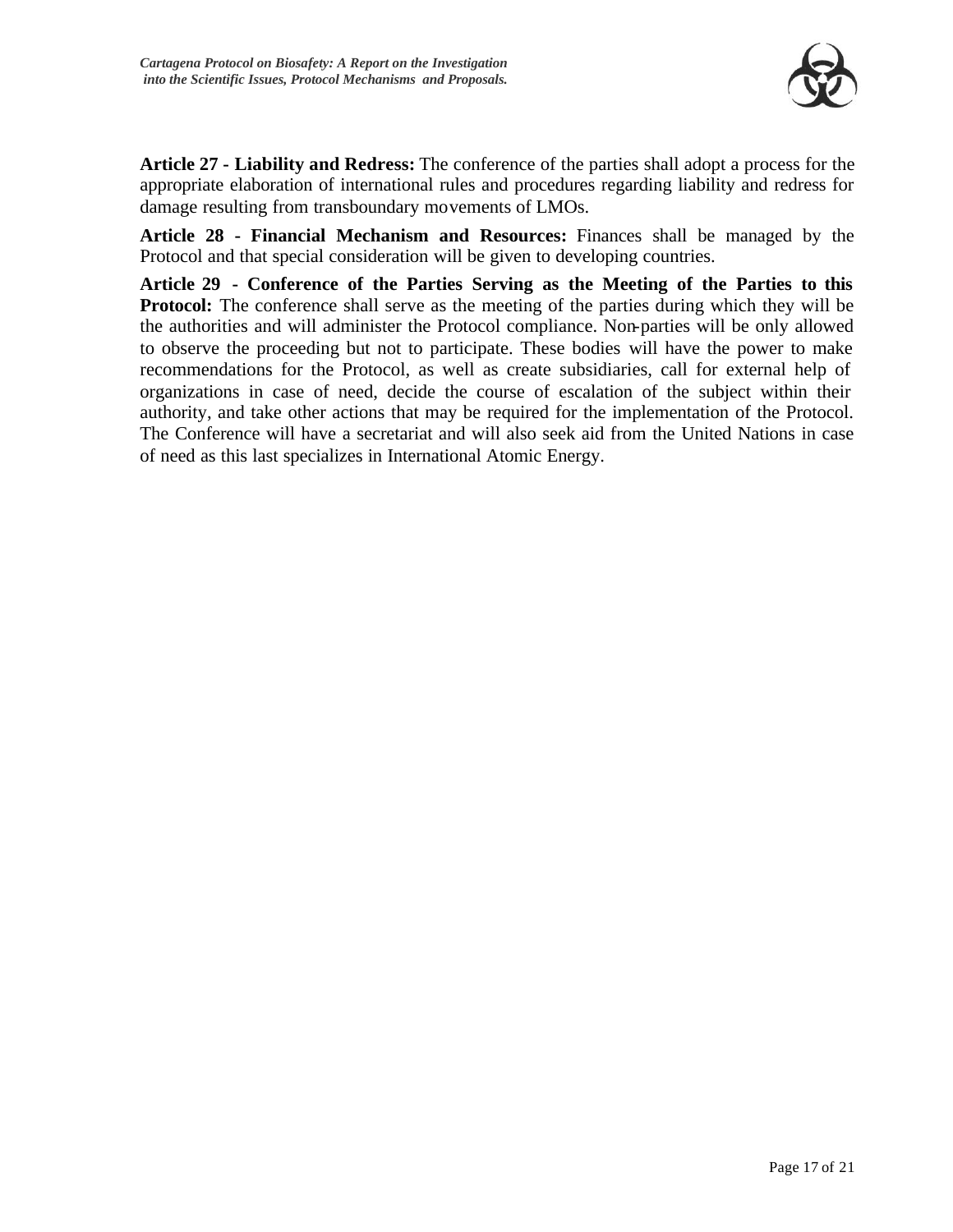

# **Appendix 2: Mechanisms of transboundary LMO regulation**

INFORMATION REQUIRED IN NOTIFICATIONS UNDER ARTICLES 8, 10 AND 13:

(a) Name, address and contact details of the exporter.

(b) Name, address and contact details of the importer.

(c) Name and identity of the living modified organism, as well as the domestic classification, if any, of the biosafety level of the living modified organism in the State of export.

(d) Intended date or dates of the transboundary movement, if known.

(e) Taxonomic status, common name, point of collection or acquisition, and characteristics of recipient organism or parental organisms related to biosafety.

(f) Centres of origin and centres of genetic diversity, if known, of the recipient organism and/or the parental organisms and a description of the habitats where the organisms may persist or proliferate.

(g) Taxonomic status, common name, point of collection or acquisition, and characteristics of the donor organism or organisms related to biosafety.

(h) Description of the nucleic acid or the modification introduced, the technique used, and the resulting characteristics of the living modified organism.

(i) Intended use of the living modified organism or products thereof, namely, processed materials that are of living modified organism origin, containing detectable novel combinations of replicable genetic material obtained through the use of modern biotechnology.

(j) Quantity or volume of the living modified organism to be transferred.

(k) A previous and existing risk assessment report consistent with AnnexIII.

(l) Suggested methods for the safe handling, storage, transport and use, including packaging, labelling, documentation, disposal and contingency procedures, where appropriate.

(m) Regulatory status of the living modified organism within the State of export (for example, whether it is prohibited in the State of export, whether there are other restrictions, or whether it has been approved for general release) and, if the living modified organism is banned in the State of export, the reason or reasons for the ban.

(n) Result and purpose of any notification by the exporter to other States regarding the living modified organism to be transferred.

(o) A declaration that the above-mentioned information is factually correct.

#### INFORMATION REQUIRED CONCERNING LIVING MODIFIED ORGANISMS INTENDED FOR DIRECT USE AS FOOD OR FEED, OR FOR PROCESSING UNDER ARTICLE 11:

- (a) The name and contact details of the applicant for a decision for domestic use.
- (b) The name and contact details of the authority responsible for the decision.
- (c) Name and identity of the living modified organism.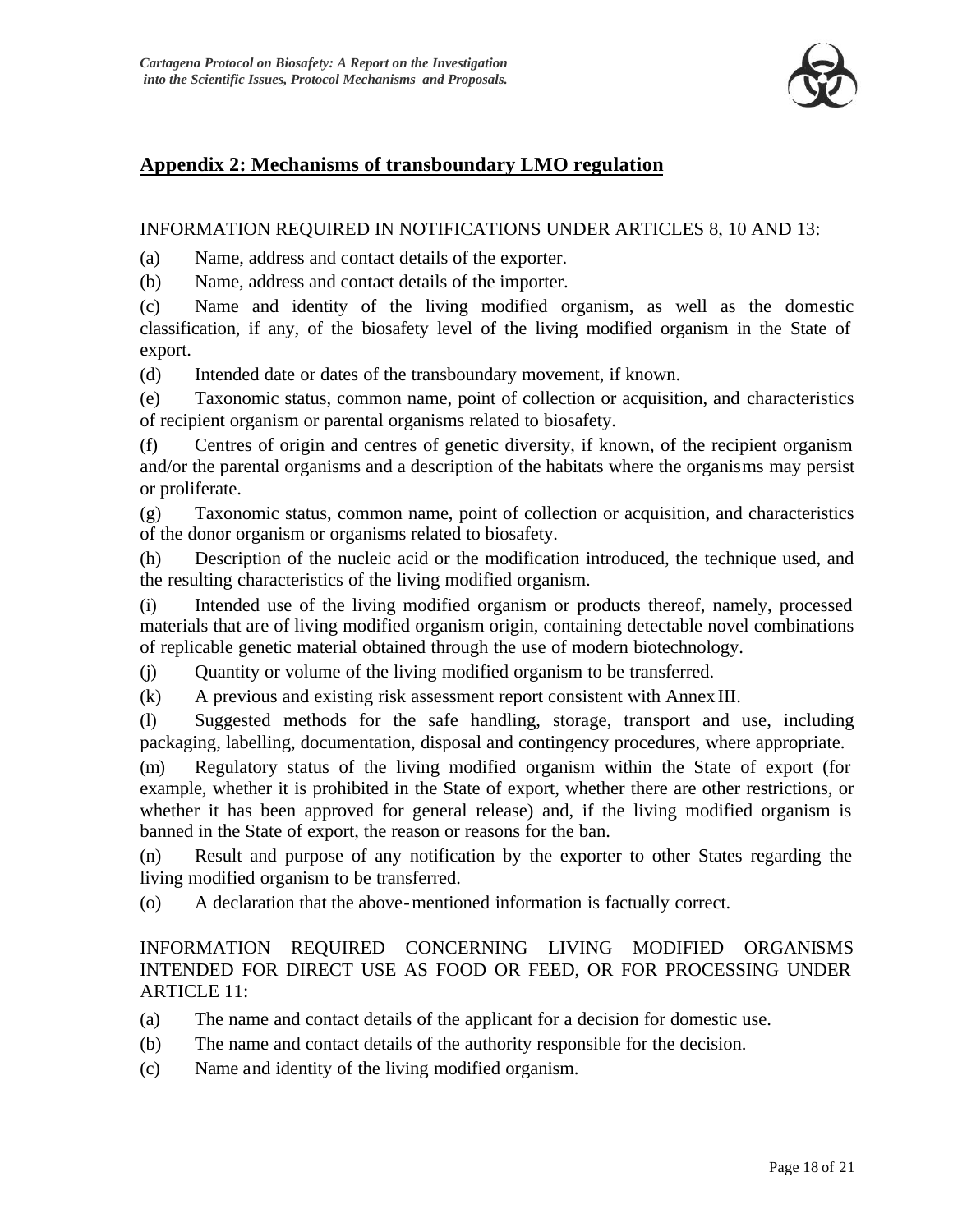

(d) Description of the gene modification, the technique used, and the resulting characteristics of the living modified organism.

(e) Any unique identification of the living modified organism.

(f) Taxonomic status, common name, point of collection or acquisition, and characteristics of recipient organism or parental organisms related to biosafety.

(g) Centres of origin and centres of genetic diversity, if known, of the recipient organism and/or the parental organisms and a description of the habitats where the organisms may persist or proliferate.

(h) Taxonomic status, common name, point of collection or acquisition, and characteristics of the donor organism or organisms related to biosafety.

(i) Approved uses of the living modified organism.

(j) A risk assessment report consistent with AnnexIII.

(k) Suggested methods for the safe handling, storage, transport and use, including packaging, labeling, documentation, disposal and contingency procedures, where appropriate.

#### RISK ASSESSMENT:

To fulfill its objective, risk assessment entails, as appropriate, the following steps:

(a) An identification of any novel genotypic and phenotypic characteristics associated with the living modified organism that may have adverse effects on biological diversity in the likely potential receiving environment, taking also into account risks to human health;

(b) An evaluation of the likelihood of these adverse effects being realized, taking into account the level and kind of exposure of the likely potential receiving environment to the living modified organism;

(c) An evaluation of the consequences should these adverse effects be realized;

(d) An estimation of the overall risk posed by the living modified organism based on the evaluation of the likelihood and consequences of the identified adverse effects being realized;

(e) A recommendation as to whether or not the risks are acceptable or manageable, including, where necessary, identification of strategies to manage these risks; and

(f) Where there is uncertainty regarding the level of risk, it may be addressed by requesting further information on the specific issues of concern or by implementing appropriate risk management strategies and/or monitoring the living modified organism in the receiving environment.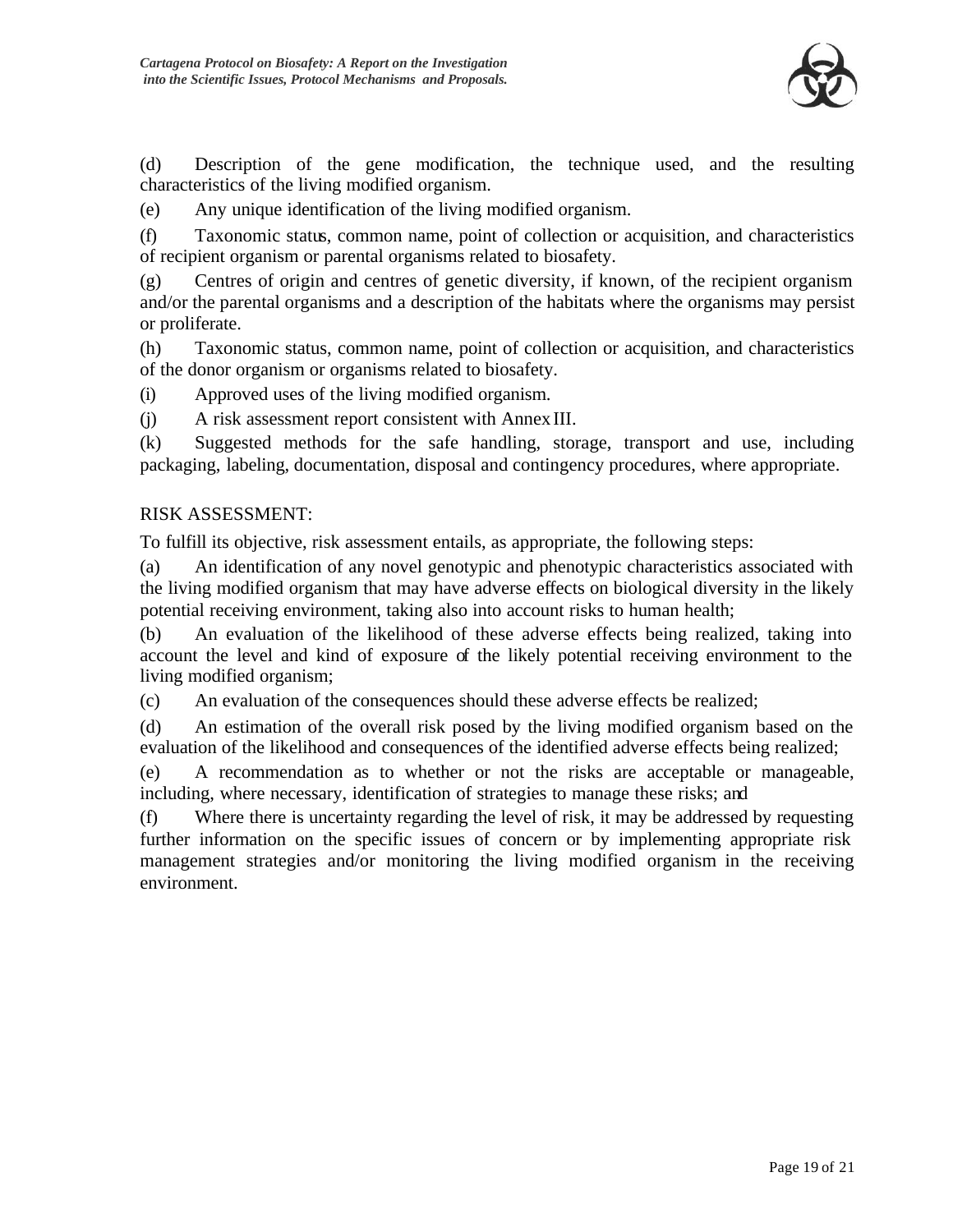

# **Appendix 3: Proposed Indicators**

 *PROPOSED INDICATORS OF PROTOCOL SUCCESS*

#### **Within the U.S.A. and between the U.S.A. and its trade partners**

Compliance with Article 34 regarding substantive progress toward the goal of protecting biodiversity: 1*. Differences in Shannon's biodiversity index levels between similar areas exposed to LMOs and unexposed ones.*

Comparison between the number of notifications of unintended releases of LMOs inside the U.S.A. and the number of notifications for deliberate transfer and use of LMOs into the U.S.A.:

2. *Percentage of unintended releases of LMOs inside the U.S.A.*

Comparison between the number of notifications of unintended releases of LMOs inside U.S.A.-trade partners and the number of notifications for deliberate transfer and use of LMOs into those countries:

3. *Percentage of unintended releases of U.S.A.-produced LMOs in other countries*

Comparison between the value of U.S.A. LMO-trade before ratifying the Protocol and the value of LMO-trade after ratifying it:

4. *Increase in trade value, from ratification of the Protocol (\$)*

#### **Global Protocol implementation**

Relative involvement of the international community

5. *Number of countries that have ratified the Cartagena Protocol, compared to the total number of countries that have ratified other major environmental treaties: Rio Declaration, Montreal Protocol, and Kyoto Protocol.*

Compliance with Article 8(2), regarding notification requirements provided by the exporter:

6. *Number of countries who have established legal requirements for the accuracy of the Annex I notifications.*

Compliance with Articles 9(1) and 10(3), provisions for receipt of notification and communication of final decision:

7a. *Number of importing countries who provide written receipt of Annex I notifications within 90 days of receipt*

7b. *Number of importing countries who provide their written final decisions within 270 days.*

Development of Article 17 emergency response procedures:

8. *Mean response time for controlling unintended LMO transfers.*

Condition of Article 25 legal provisions in the country:

9. *Existence and enforcement of legal provisions regarding illegal movements of LMOs.*

Status of Article 27 redress mechanisms:

10. *Existence of provisions to assign liability for damages resulting from transboundary movements of LMOs.*